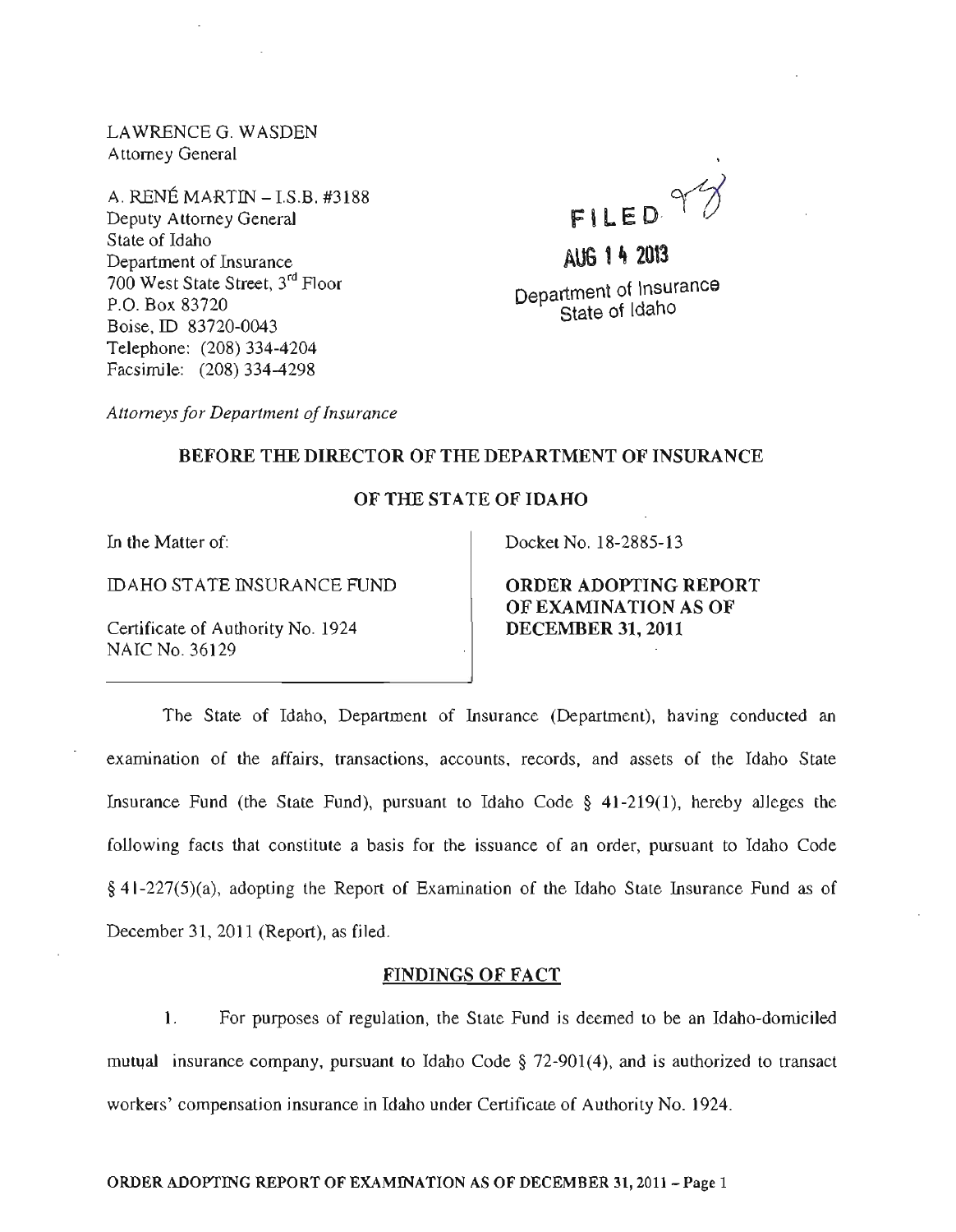2. The Department completed an examination of the State Fund pursuant to Idaho Code § 41-219(1) on or about July 29, 2013. The Department's findings are set forth in the Report.

 $-3.$  Pursuant to Idaho Code § 41-227(4), a copy of the Report, verified under oath by the Department's examiner-in-charge, was filed with the Department on July 29, 2013, and a copy of such verified Report was transmitted to the State Fund on July 30, 2013. A copy of the verified Report *is* attached hereto as Exhibit A.

4. On or about August 1,2013, the Department received a Waiver signed by James M. Alcorn, Manager of the State Fund. By execution of such Waiver, a copy of which is attached hereto as Exhibit B, the State Fund acknowledged receipt of the Report, waived the right to examine the Report for up to thirty (30) days and consented to the inunediate entry of a final order by the Director of the Department (Director) adopting the Report without any modifications. Such Waiver also included the State Fund's agreement to *waive* other statutory rights, to include waiver of the right to make' a written submission or rebuttal to the Report; and waiver of rights to request a hearing and to seek reconsideration or appeal from the Director's final order.

5. No written submissions or rebuttals, pursuant to Idaho Code § 41-227(4), with respect to any matters contained in the Report were submitted to the Department by the State Fund.

#### CONCLUSIONS OF LAW

6. Idaho Code  $\S$  41-227(5)(a) provides that "[w]ithin thirty (30) days of the end of the period allowed for the receipt of written submissions or rebuttals, the director shall fully ,consider and review the report, together with any written submissions or rebuttals and relevant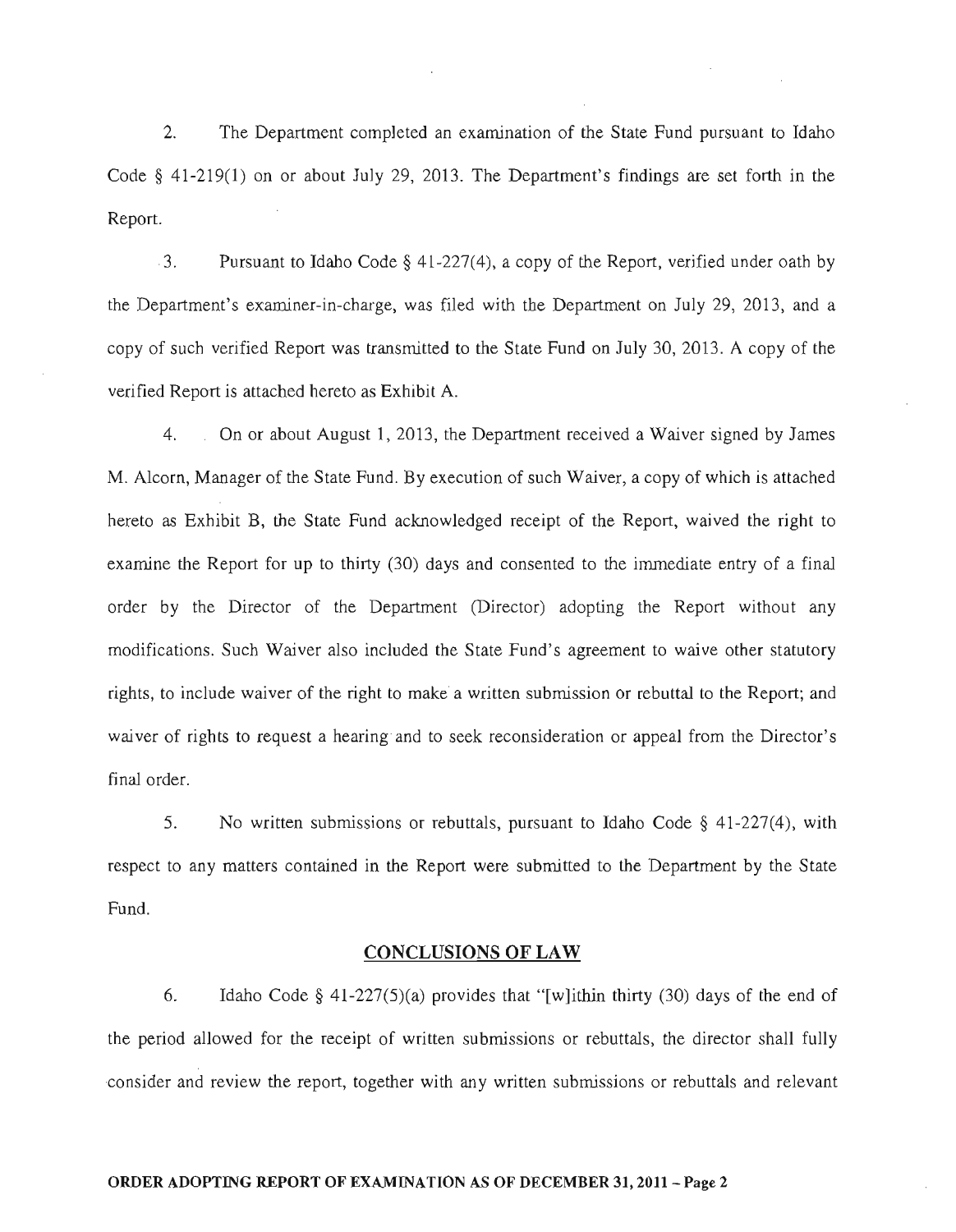portions of the examiner's work papers" and shall enter an order adopting the report of examination as filed or with modifications or corrections.

7. Having fully considered the Report, the Director concludes that the State Fund meets the minimum requirements set forth in Idaho Code § 41-313(1).

#### ORDER

NOW, THEREFORE. based on the foregoing, IT IS HEREBY ORDERED that the Report of Examination of the Idaho State Insurance Fund as of December 31, 2011, is hereby ADOPTED as filed, pursuant to Idaho Code  $\S$  41-227(5)(a), and a copy of this Order with all exhibits referenced herein, including the adopted Report, is hereby transmitted to the governor of the state of Idaho, in accordance with Idaho Code § 72-914.

IT IS FURTHER ORDERED, pursuant to Idaho Code  $\S$  41-227(8), that the adopted Report is a public record and shall not be subject to the exemptions from disclosure provided in chapter 3, title 9, Idaho Code.

IT IS SO ORDERED. DATED this  $\sqrt{1-\frac{1}{2}}$  day of August, 2013.

> STATE OF IDAHO DEPARTMENT OF INSURANCE

han feal

WILLIAM W. DE Director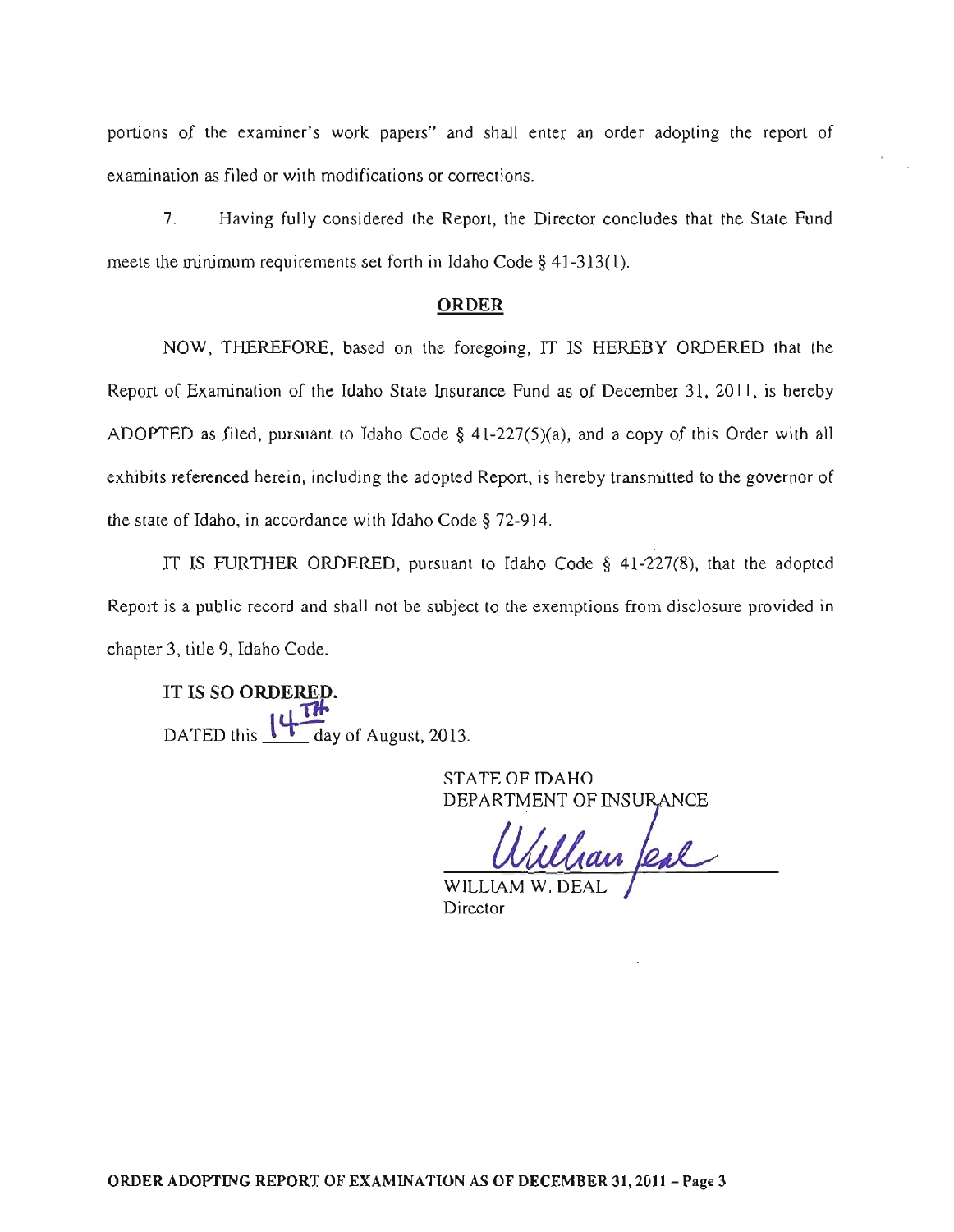#### CERTIFICATE OF SERVICE

I HEREBY CERTIFY that, on this  $14th$  day of August, 2013, I caused a true and correct copy of the foregoing ORDER ADOPTING REPORT OF EXAMJNATION AS OF DECEMBER 31, 2011 to be served upon the following by the designated means:

Idaho State Insurance Fund Attn: James M. Alcorn, Manager 1215 West State Street Boise, TO 83720-0044 JamesM.Alcorn@idahosif.org

The Honorable C.L. "Butch" Otter Governor, State of Idaho Idaho Statehouse Boise, ID 83720

Georgia Siehl, CPA, CFE Bureau Chief/Chief Examiner Idaho Department of Insurance 700 W. State Street, 3rd Floor Boise, ID 83720-0043 georgia.siehl@doi.idaho.gov

first class mail  $\mathbb J$  certified mail hand delivery  $\mho$  email

D first class mail certified mail hand delivery email  $\boxtimes$  Statehouse Mail

first class mail certified mail hand delivery email

Teresa Jones () Assistant to the Director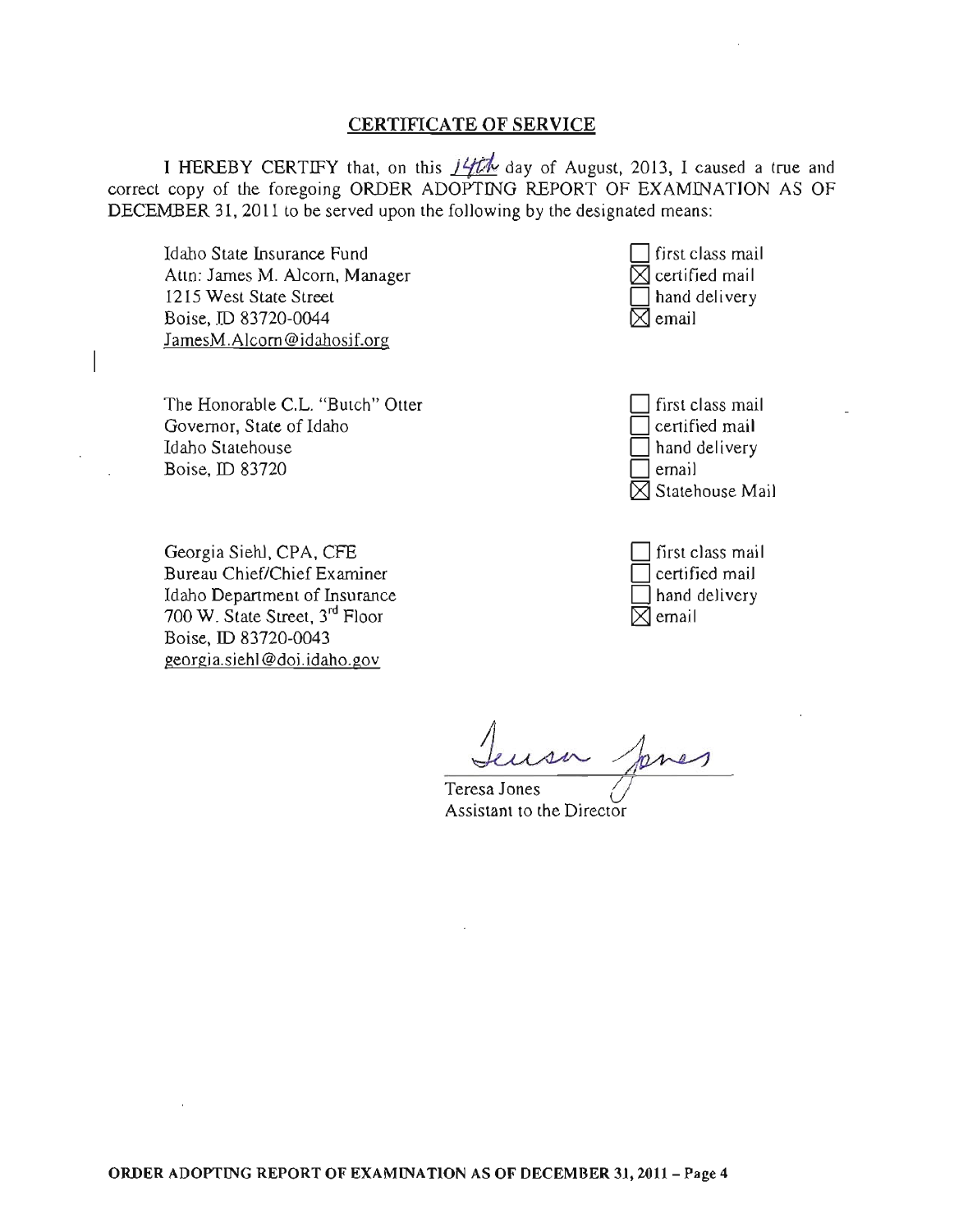# DEPARTMENT OF INSURANCE

# STATE OF IDAHO



## REPORT OF EXAMINATION

of the

### IDAHO STATE INSURANCE FUND

(NAIC Company Code 36129)

as of

December 31, 2011

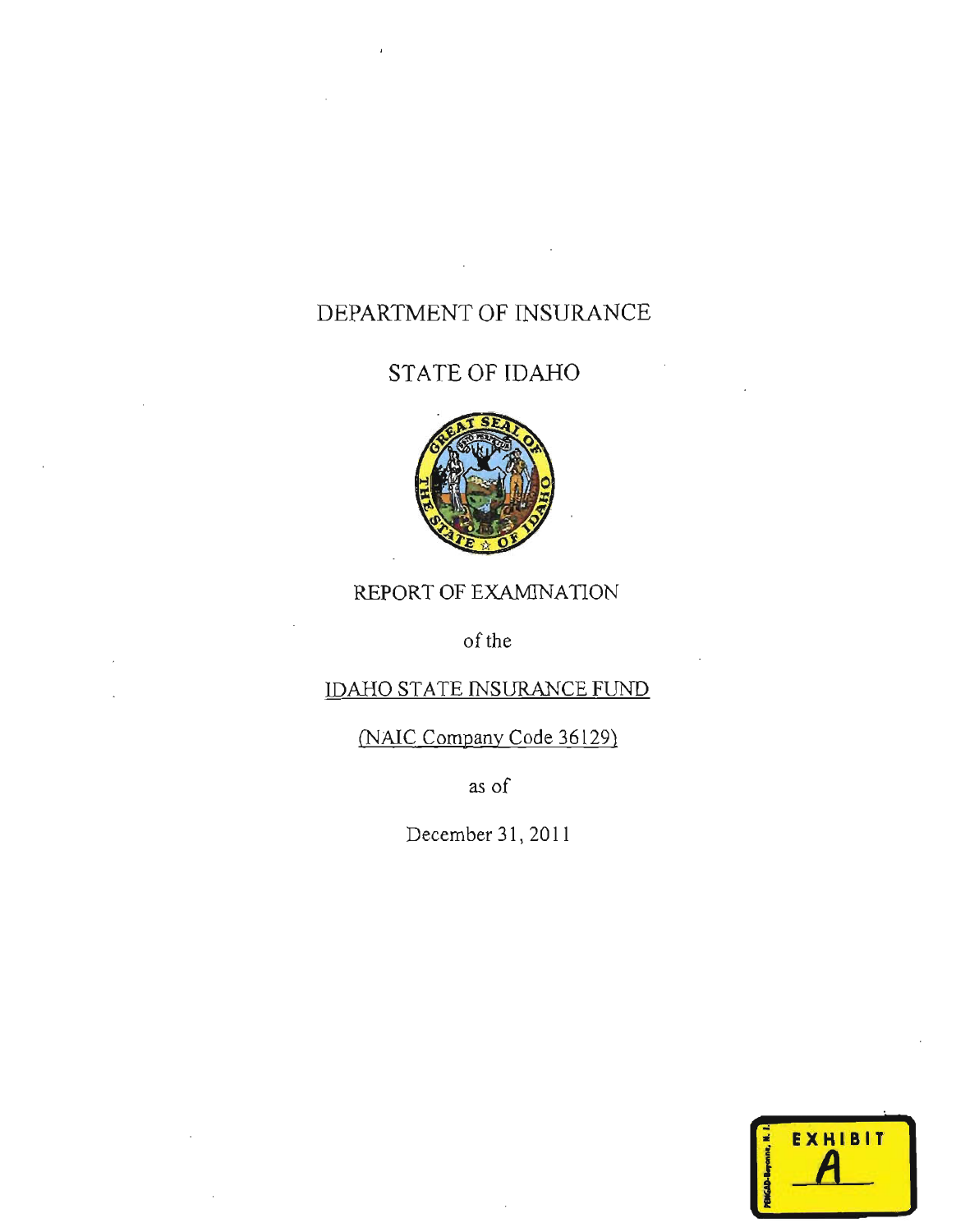|                                                                               | Page         |
|-------------------------------------------------------------------------------|--------------|
|                                                                               | 1            |
|                                                                               | 2            |
|                                                                               | $\mathbf{2}$ |
|                                                                               | 3            |
|                                                                               | 3            |
|                                                                               | 4            |
|                                                                               | 4            |
|                                                                               | 4            |
|                                                                               | 5            |
|                                                                               | 5            |
|                                                                               | 5            |
|                                                                               | 6            |
|                                                                               | 6            |
|                                                                               | 7            |
|                                                                               | 7            |
|                                                                               | 7            |
|                                                                               | 8            |
|                                                                               | 8            |
|                                                                               | 8            |
|                                                                               | 9            |
|                                                                               | 9            |
|                                                                               | 10           |
|                                                                               | 10           |
|                                                                               | 10           |
|                                                                               | 10           |
|                                                                               | 11           |
|                                                                               | 12           |
|                                                                               | 12           |
|                                                                               | 13           |
|                                                                               | 13           |
|                                                                               | 14           |
|                                                                               | 15           |
| <b>Financial Statements</b>                                                   | 16           |
|                                                                               | 17           |
|                                                                               | 19           |
| Capital and Surplus Account, for the Year Ending December 30, 2011            | 19           |
| Reconciliation of Capital and Surplus, December 31, 2006 to December 31, 2011 | 20           |
|                                                                               | 21           |
|                                                                               | 21           |
|                                                                               | 21           |
|                                                                               |              |
|                                                                               | 21           |
|                                                                               | 22           |

# TABLE OF CONTENTS

 $\sim 10^{-1}$ 

 $\alpha$  .

 $\sim$ 

 $\sim$ 

 $\sim$   $\sim$ 

 $\sim$ 

 $\mathcal{L}^{\text{max}}_{\text{max}}$ 

 $\bar{z}$ 

 $\label{eq:2.1} \frac{1}{\sqrt{2\pi}}\int_{\mathbb{R}^3}\frac{1}{\sqrt{2\pi}}\int_{\mathbb{R}^3}\frac{1}{\sqrt{2\pi}}\int_{\mathbb{R}^3}\frac{1}{\sqrt{2\pi}}\int_{\mathbb{R}^3}\frac{1}{\sqrt{2\pi}}\int_{\mathbb{R}^3}\frac{1}{\sqrt{2\pi}}\frac{1}{\sqrt{2\pi}}\int_{\mathbb{R}^3}\frac{1}{\sqrt{2\pi}}\frac{1}{\sqrt{2\pi}}\frac{1}{\sqrt{2\pi}}\frac{1}{\sqrt{2\pi}}\frac{1}{\sqrt{2\pi}}\$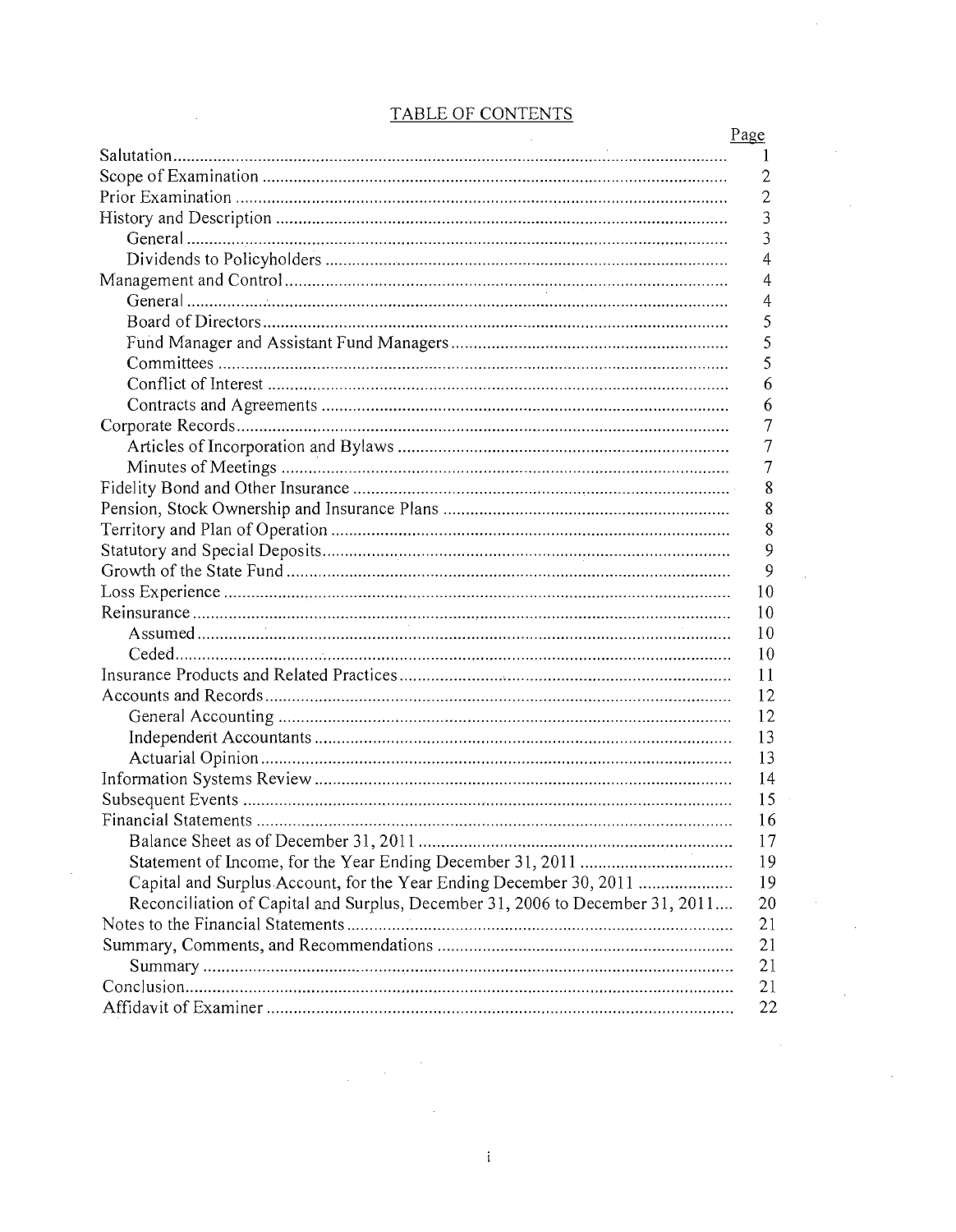### *State of Idaho*  **DEPARTMENT OF INSURANCE**

C. L. "BUTCH" OTTER Governor

700 West State Street, 3rd Floor P.O. Box 83720 Boise, Idaho 83720-0043 Phone (208)334-4250 FAX # (208)334-4398

WILLIAM W. DEAL Director

> Boise, Idaho July 29, 2013

The Honorable William W. Deal Director of Insurance State of Idaho 700 West State Street Boise, Idaho 83720

 $\mathbf{r}$ 

Dear Director:

Pursuant to your instructions, in compliance with Sections 41-219(1), and 72-914, Idaho Code, and in accordance with the practices and procedures promulgated by the National Association of Insurance Commissioners (NAIC), we have conducted an examination as of December 31, 2011, of the financial condition and corporate affairs of:

> Idaho State Insurance Fund 1215 West State Street Boise, Idaho 83702

hereinafter referred to as the "State Fund," at its offices in Boise, Idaho. The following Report of Examination is respectfully submitted.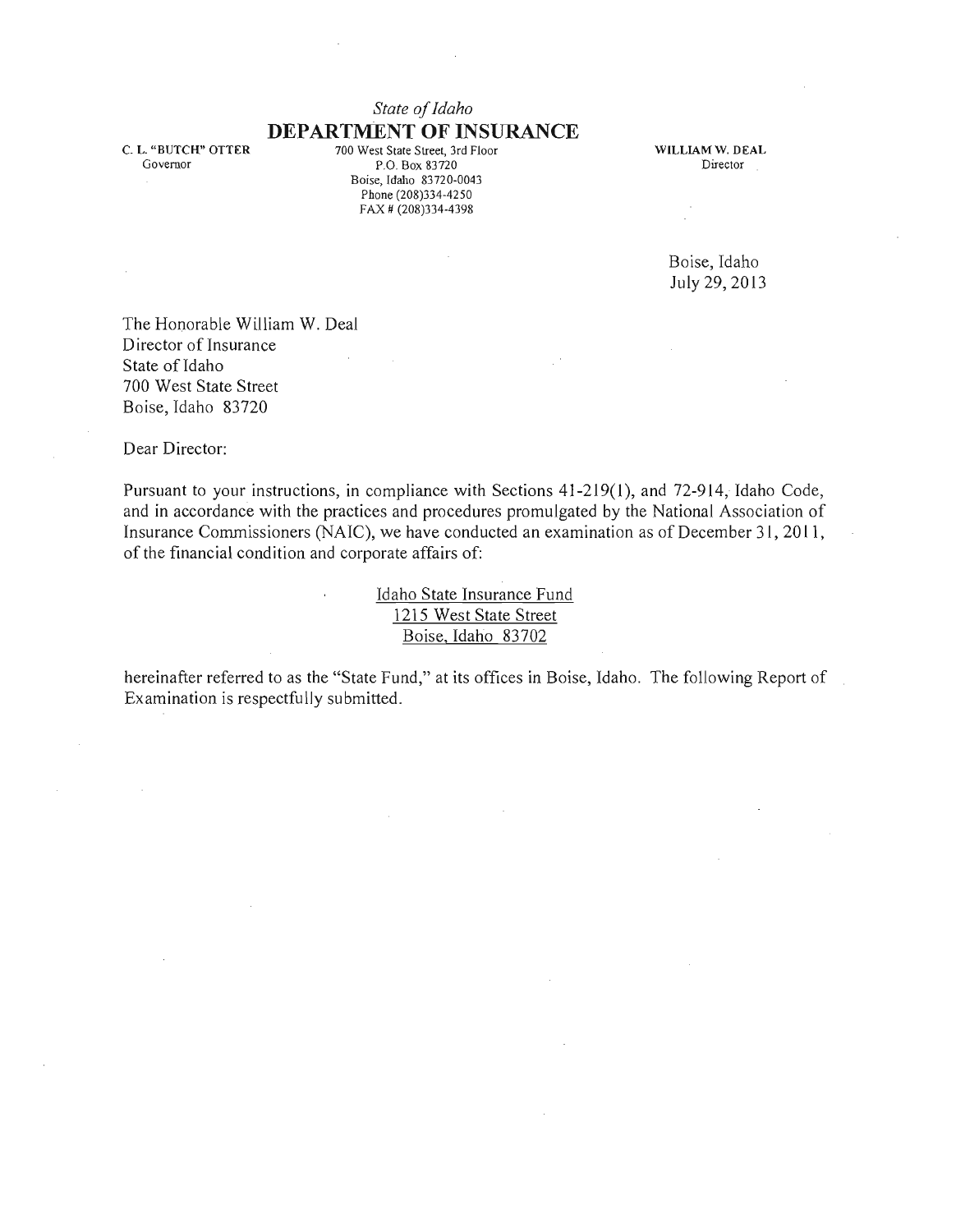#### SCOPE OF EXAMINATION

This examination covered the period January 1, 2007, through December 31, 2011. The examination was conducted at the Boise, Idaho office of the State Fund by examiners from the State of Idaho. The examination was conducted in accordance with Sections 41-219(1) and 72- 914, Idaho Code, the National Association of Insurance Commissioners (NAIC) *Financial Condition Examiners Handbook* and the NAIC *Accounting Practices 'and Procedures Manual.* 

All accounts and activities of the State Fund were considered in accordance with the NAIC's risk-focused examination process, The NAIC *Financial Condition Examiners Handbook*  requires that we plan and perform the examination to evaluate the financial condition and identify prospective risks of the State Fund by obtaining information about the State Fund including corporate governance, identifying and assessing inherent risks within the State Fund and evaluating system controls and procedures used to mitigate those risks. An examination also includes assessing the principles used and significant estimates made by management, as well as evaluating the overall financial statement presentation, management's compliance with statutory accounting principles and NAIC *Annual Statement Instructions* as governed and prescribed by Idaho law.

A Letter of Representation was signed by the State Fund attesting to its ownership of all assets and to the nonexistence of unrecorded liabilities or contingent liabilities.

The actuarial review of reserves, related liabilities, and other actuarial items was performed by Lewis & Ellis, Inc., consulting actuaries, for the Idaho Department of Insurance. A risk assessment review of the State Fund's information teclmology systems and controls was performed by Jennan Enterprises, LLC. There was some reliance placed on the 2011 Certified Public Accountants' statutory audit report and workpapers during the examination of the State Fund.

In addition to the Report of Examination, a Management Letter was issued to the State Fund by the Department which covered items that were not included in the Report, due to the materiality threshold, items that were related to proprietary/operational issues, as well as minor accounting and/or annual statement reporting corrections.

#### PRIOR EXAMINATION

The prior financial examination was conducted by the Idaho Department of Insurance covering the period January 1,2002 through December 31, 2006.

A review was made to ascertain what action was taken by the State Fund with regard to comments and recommendations made by the Department in the prior examination report. Unless otherwise mentioned in the *Comments and Recommendations* section of this report, the prior report exceptions were adequately addressed by the State Fund.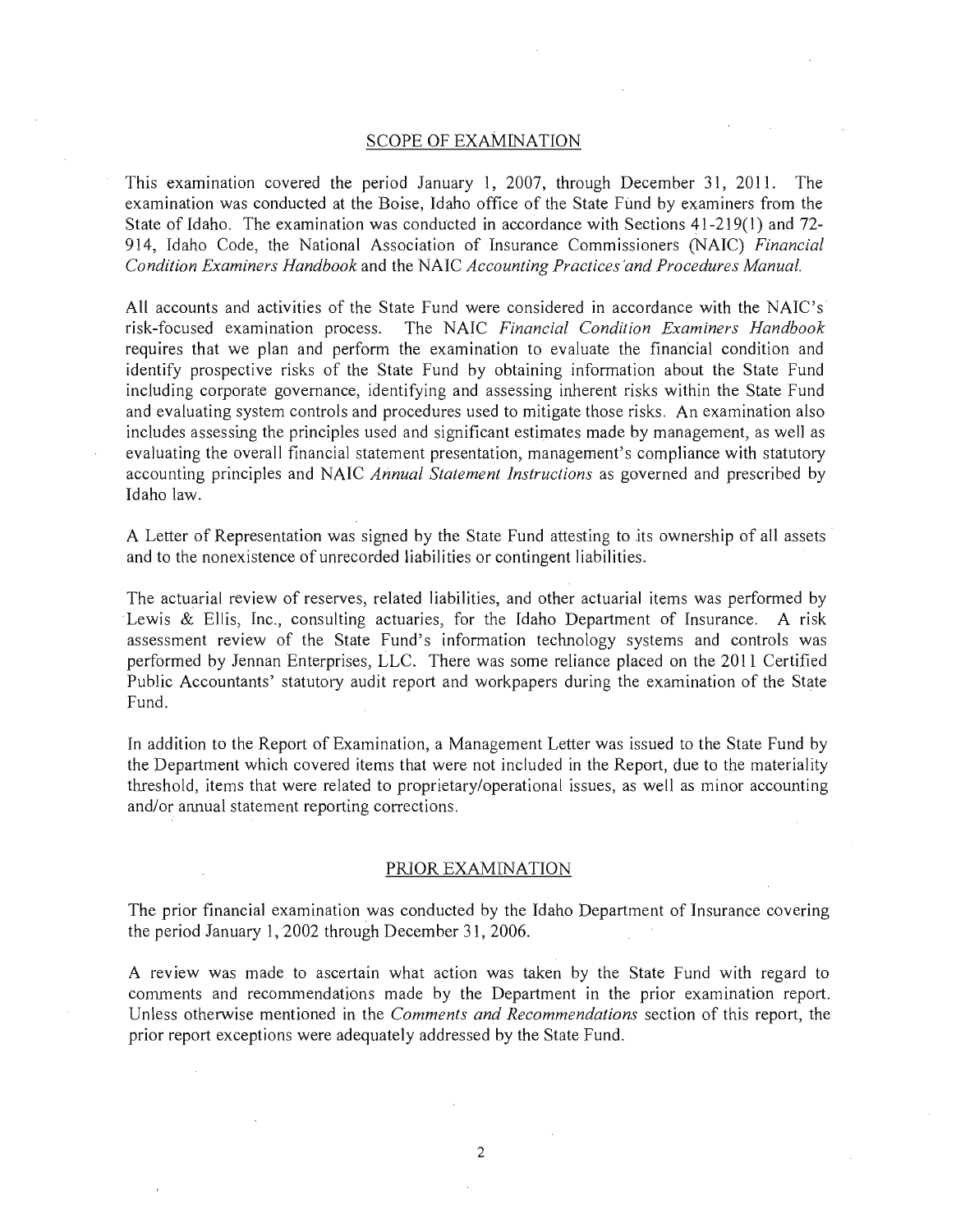#### HISTORY AND DESCRIPTION

#### General

The State Fund was established by an act of the legislature of the State of Idaho and was approved on March 16, 1917, in conjunction with the passage of the "Workmen's Compensation Act", which became effective on January 1, 1918, pursuant to Idaho Code, Title 72, Chapter 9. The Fund Manager's office was organized effective July 1, 1917, in preparation for the establishment of the Workers' Compensation Act. The State Fund was incorporated/organized on December 31, 1917 and commenced business on January 1, 1918. Under Section 41-902, Idaho Code, the Board of Directors appoints a manager of the State Insurance Fund.

The State Fund was founded for the purpose of providing Idaho employers a reliable source of workers' compensation insurance protection at a low cost. Workers' compensation coverage generally provides compensation for injuries sustained by the employees that are work related, including bodily injury, accidental death, occupational disabilities and disease.

On April 3, 1998, legislation was enacted relating to the State Fund by amending Title 72, and to provide application of the Idaho Insurance Code, Title 41 for the purpose of regulation. The State Fund is an independent body corporate politic. For purposes of regulation, the State Fund is deemed to be a mutual insurer pursuant to Section 72-901(4), Idaho Code. The State Fund operates under Certificate of Authority No. 1924, which was issued on April 3, 1998.

In accordance with Sections 72-301(1)-(2) Idaho Code, "Every employer shall secure the payment of compensation under this law in one (1) of the following ways:"

- Keeping insured with a policy from an insurer *"authorized by the director of the department of insurance ...* " or
- " ... [E]every public employer shall insure its liability for payment of compensation with the state insurance fund unless such fund shall refuse to accept the risk when the application for insurance is made;" or
- An employer may become self-insured by obtaining the approval of the industrial commission.

The State Fund is operated exclusively from insurance premiums received from policyholders, is not tax supported, and the State of Idaho is not liable for any of its indebtedness. Pursuant to Section 72-912, Idaho Code, invested assets of the State Fund are managed by the Idaho Endowment Fund Investment Board, with the direction and approval of the State Fund Manager.

The State Fund is not subject to federal income taxes or state and local property taxes. However, the State Fund is required to pay premium taxes to the Idaho Department of Insurance, pursuant to Section 41-402, Idaho Code. Under Section 72-523, Idaho Code, the State Fund also pays a 2.5 percent premium tax to the Idaho Industrial Commission. Effective January 1, 2012, the tax rate will be 2 percent. Section 72-523, Idaho Code, allows a credit on the Idaho Department of Insurance Premium Tax Return for the taxes paid to the Idaho Industrial Commission. During the examination period, the premium tax credit was equal to 1.3 percent of net written premiums.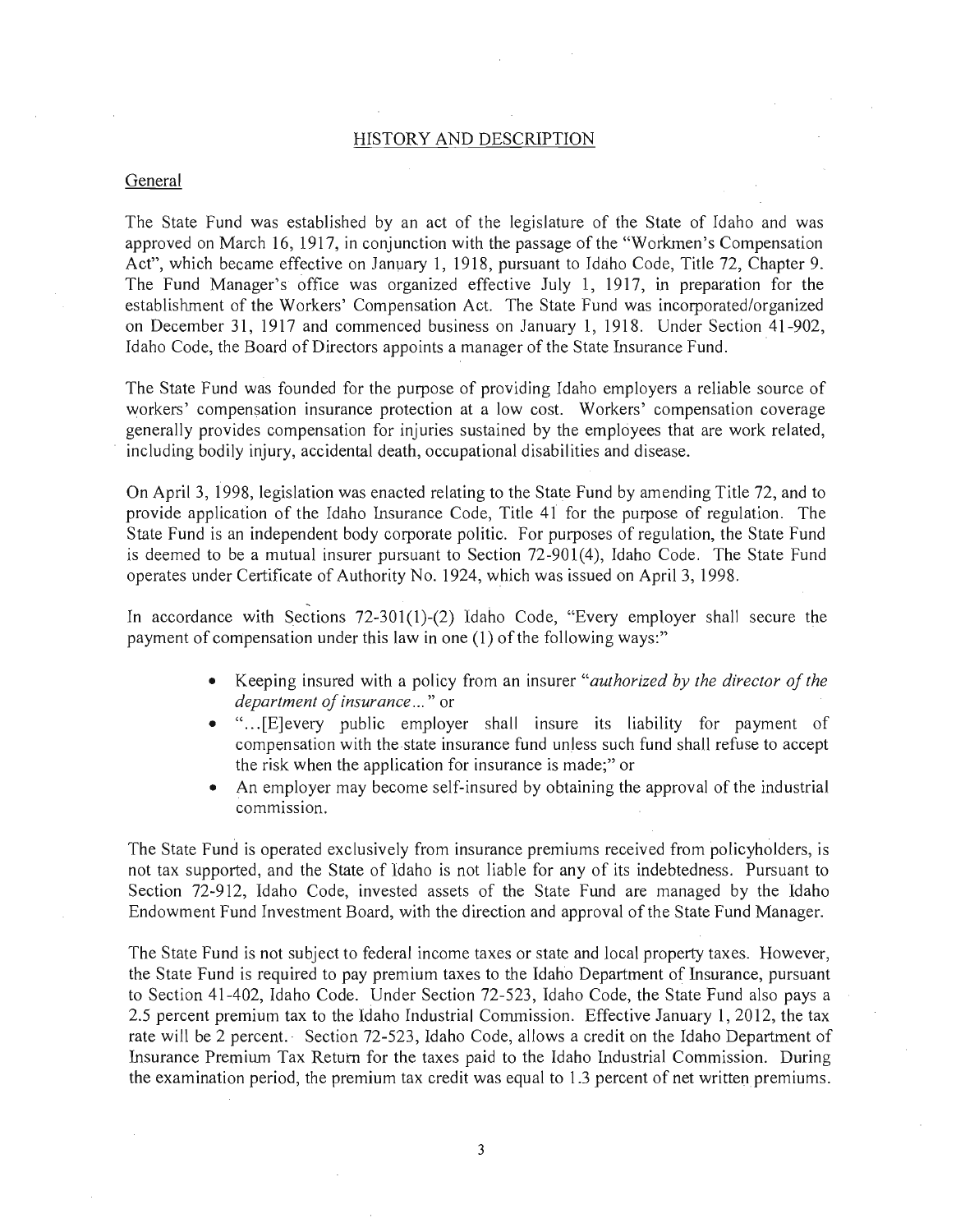Starting in 2012, the premium tax credit will be 50 percent of the tax paid to the Industrial Commission or a minimum of \$75.

The *Idaho Insurance Guaranty Association Act,* which generally provides for limited coverage of policyholders in: the event of a failure or liquidation of an insurance company, does not apply to the State Fund (see Section 41-3603(9), Idaho Code). Therefore, there is no guaranty association coverage for State Fund policyholders, nor are there any guaranty association assessments made on, or required of, the State Fund.

#### Dividends to Policyholders

Dividends, which were funded by underwriting gains and investment earnings, were paid annually to policyholders. Amounts distributed as dividends represented how much premium could be safely returned to policyholders and were based on the State Fund's future business needs, how much surplus it should retain, and future loss contingencies.

Dividends paid to policyholders for the five-year period under examination are illustrated below:

| Year | Amount       |
|------|--------------|
| 2007 | \$21,101,317 |
| 2008 | \$14,372,455 |
| 2009 | \$14,771,238 |
| 2010 | \$11,582,301 |
| 2011 | \$9,781,926  |

Dividends are discussed in more detail under the caption, *"SUBSEQUENT EVENTS".* 

#### MANAGEMENT AND CONTROL

#### General

The management and control of the State Fund is provided for under Sections 72-901 and 72- 902, Idaho Code, as amended April 3, 1998. The Governor appoints five persons to the board of directors of the State Fund who, by law, one-each must come from the following categories:

- Licensed insurance agent
- Representative of business of the state
- Representative of labor
- Member of the state senate
- Member of the state house of representatives

The members of the board then appoint a Manager of the State Fund who serves at their pleasure along with such other officers and employees as may be required. It is the duty of the board of directors to direct the policies and operations of the State Fund to assure that it is operated as an efficient insurance company. During the examination period, the Fund was subject to and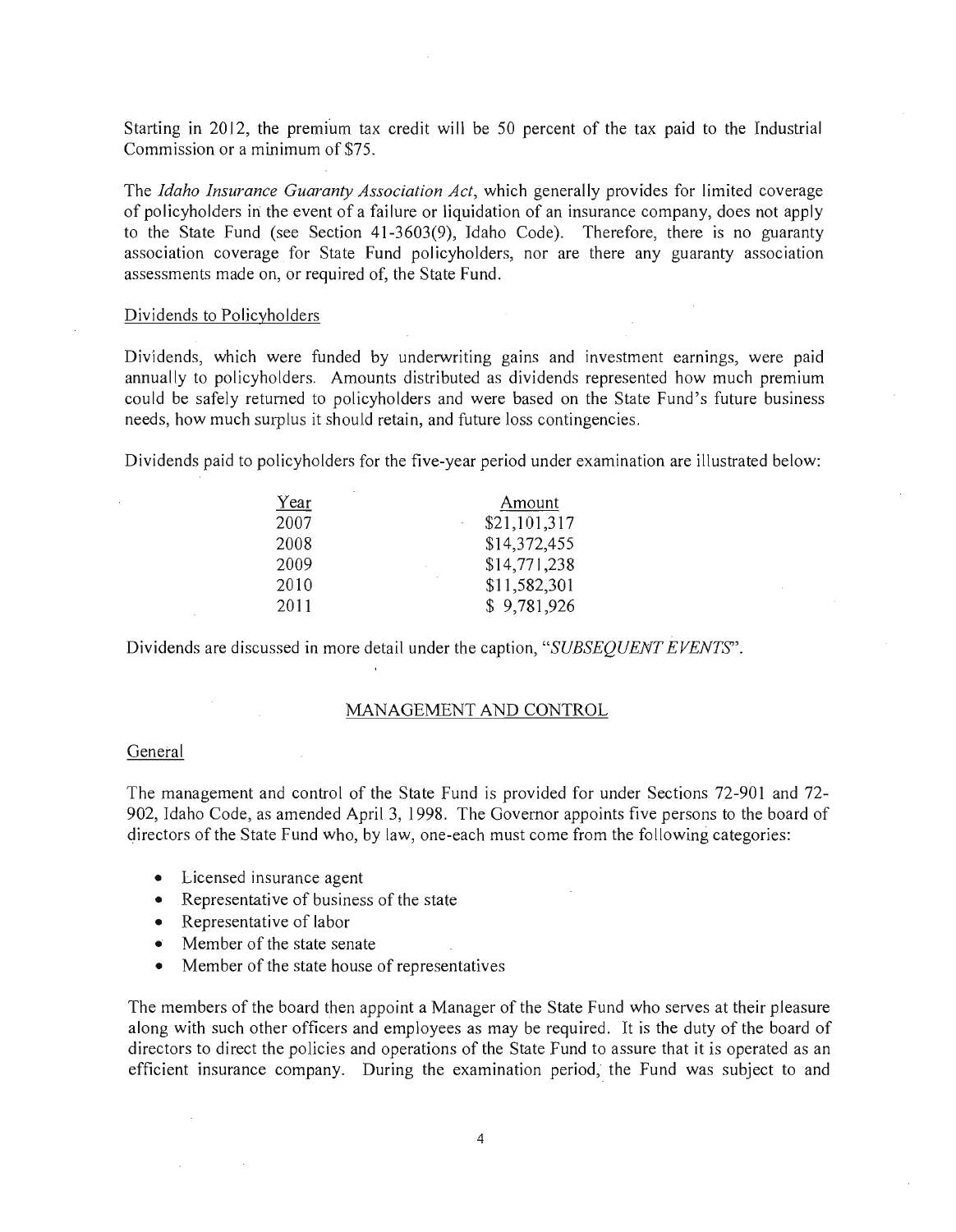complied with the provisions of the Idaho Insurance Code, Title 41. As mentioned earlier, for the purposes of regulation, the State Fund is deemed to be a mutual insurer (see Section 72- 901(4), Idaho Code). The State Fund Manager, subject to the direction and supervision of the board, conducts the business of the State Fund, and does *"any and all things which are necessary*  and convenient in the administration thereof..." (see Section 72-902, Idaho Code). The State Fund is not a member of a holding company system.

#### Board of Directors

At year-end 2011, the following persons were serving on the Board of Directors pursuant to Section 72-901(2), Idaho Code:

#### Name

#### Position

| Rodney A. Higgins | Chairman of the Board and Licensed Insurance Agent |
|-------------------|----------------------------------------------------|
| Max C. Black      | Representative of Business                         |
| Terry F. Gestrin  | Member of State House of Representatives           |
| John W. Goedde    | Member of State Senate                             |
| Steven C. Landon  | Representative of Labor                            |

#### Fund Manager and Assistant Fund Managers:

The following individuals were serving as the Fund Manager and Assistant Fund Managers as of December 31, 2011:

| Name                 | Position                                          |
|----------------------|---------------------------------------------------|
| James M. Alcorn, CIC | Fund Manager                                      |
| Clark Barnett        | Assistant Fund Manager - Administration & Finance |
| Connie Barnett       | Assistant Fund Manager - Underwriting             |
| Julie Cooper         | Assistant Fund Manager - Claims                   |
| Kathy Hickman        | Assistant Fund Manager - Premium Audit            |
| James McCoy          | Assistant Fund Manager - Risk Management          |
| Richard Gerrard      | Chief Information Officer                         |
| George Parham        | Chief Legal Counsel                               |
| Michael Brush        | Division Chief, Petroleum Storage Tank Fund       |

Subsequent to the examination date, Julie Cooper retired as Assistant Fund Manager – Claims. She was replaced by Paulette Boyle. Mike Brush also retired and was replaced by Douglas Garner.

#### Committees

The full Board of Directors also serves as the State Fund's Audit Committee. The State Fund does not have any other committees.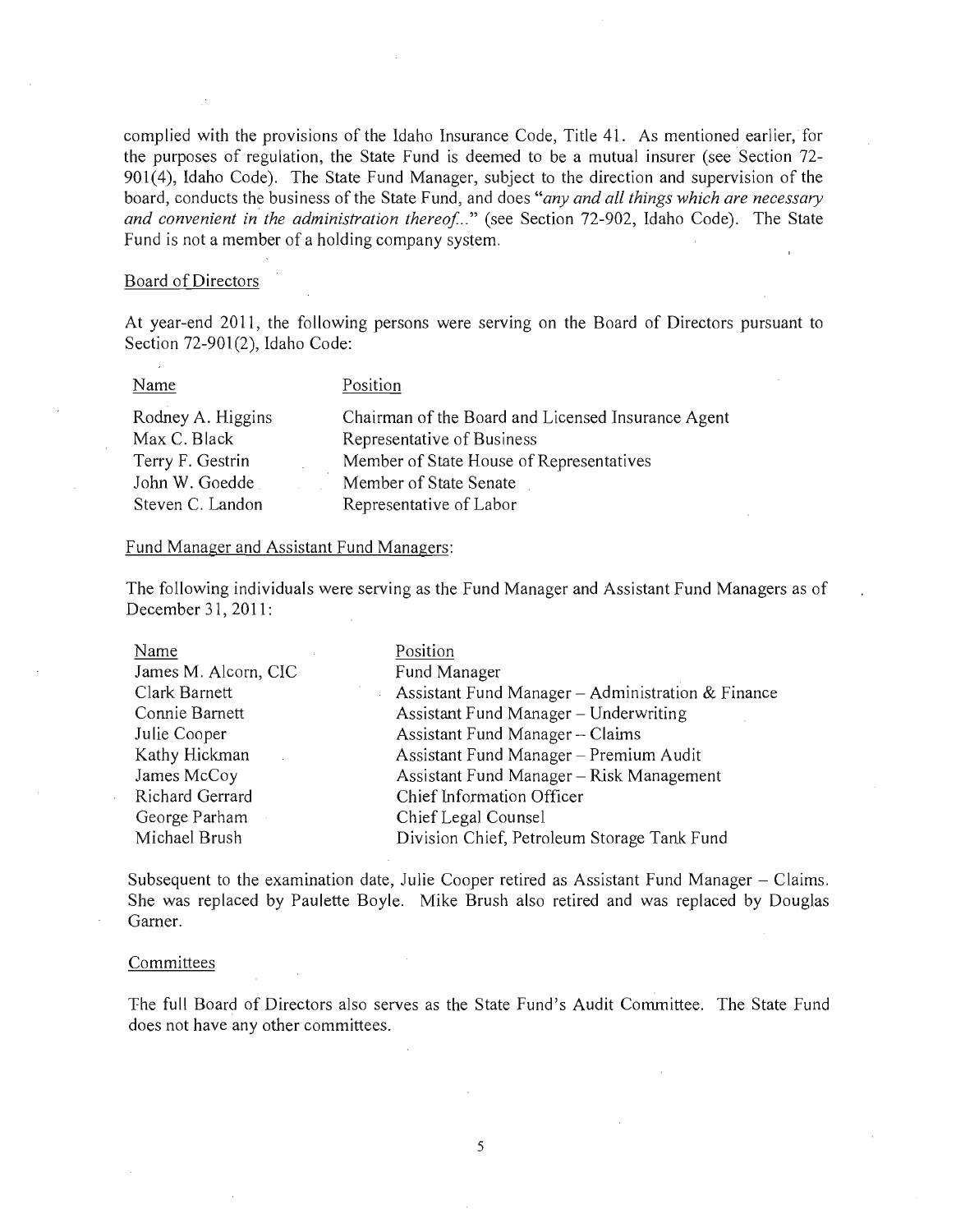#### Conflict of Interest

The State Fund adopted a conflict of interest policy on January 17, 2008 that required the Directors, the State Fund Manager and key employees to complete a Conflict of Interest Statement annually. The statements completed during the examination period and subsequent thereto appeared to appropriately disclose any possible conflicts of interest.

#### Contracts and Agreements

The State Fund had the following contract in force as of December 31, 2011.

#### Exclusive Management and Administrative Contract for the Idaho Petroleum Clean Water Trust Fund

The Idaho Petroleum Clean Water Trust Fund (Tank Fund) was created by the Idaho Legislature in 1990. Starting in 2003, the Tank Fund was subject to the direction and supervision of its Board of Trustees pursuant to Section 41-4904(3), Idaho Code. The administrator of the Tank Fund is the State Fund unless replaced by the Tank Fund's Board of Trustees with another person, in accordance with Section 41-4904(2), Idaho Code.

In accordance with Section 41-4905(5), Idaho Code, the Tank Fund entered into an exclusive management and administrative contract with the State Fund. The original contract was executed, and approved by the Idaho Department of Insurance, on September 17, 1990 in accordance with Section 41-4929(1), Idaho Code.

As noted above, the Board of Trustees became responsible for direction and supervision of the Tank Fund in 2003. In this connection, a modified version of the agreement was submitted to the Idaho Department of Insurance on August 23, 2004. This contract was entered into by the State Fund, through its Manager, and the Tank Fund, through its Board of Trustees. The Idaho Department of Insurance approved this agreement on August 25,2004.

The State Fund, as Administrator of the Tank Fund, provided the following management and administrative functions to the Tank Fund:

| Hiring Qualified Personnel   | Accounting and Record Keeping | Underwriting   |
|------------------------------|-------------------------------|----------------|
| Claims Handling              | Auditing and Reporting        | Actuarial      |
| Computer and Data Processing | Computer Programming          | Legal Services |
| All Other Managerial $\&$    |                               |                |
| Administrative Functions.    |                               |                |

The contract also provides a cost allocation/reimbursement, that applies to various items, which are shared by the State Fund and the Tank Fund in their working arrangement, such as, equipment, office space, parking space, general office expenses, supplies, electronic data processing equipment and software.

Contract revenue from management services provided to the Tank Fund during the examination period is set forth below: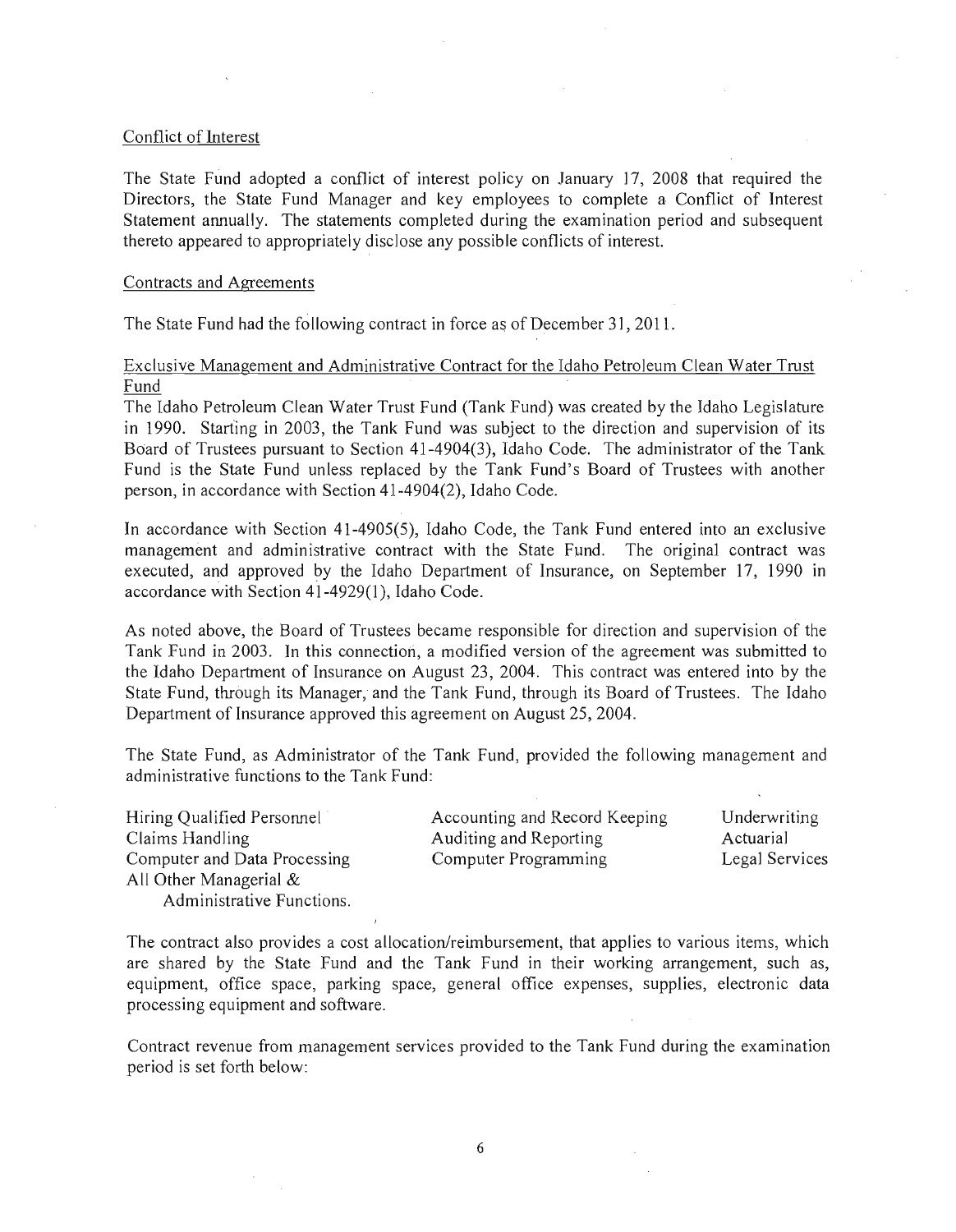|      | Contract Revenue from      | Revenue from     |
|------|----------------------------|------------------|
| Year | <b>Management Services</b> | Rent and Parking |
| 2007 | \$346,878                  | \$30,120         |
| 2008 | \$328,556                  | \$30,120         |
| 2009 | \$307,223                  | \$31,520         |
| 2010 | \$289,194                  | \$30,920         |
| 2011 | \$269,621                  | \$30,920         |

The examination reviewed the actual operation of the contract terms and fees paid during the examination period and determined that they appeared to be fair and reasonable (see Section 41- 4929(4), Idaho Code).

Pursuant to Section 41-4929(2), Idaho Code, the State Fund, as the Administrator of the Tank Fund, is required to furnish to the Director of Insurance a written summary of receipts and disbursements made under the terms of the agreement on an annual basis (within 90 days after the end of each calendar year). It should include emoluments received by principal management personnel of the State Fund involved in the affairs of the Tank Fund, and such other detailed information as the Director may require. Such information was included in the annual statements submitted to the Department of Insurance.

The contract may not be amended by either party without written consent of the Director of the Idaho Department of Insurance, except as may be required by duly enacted amendments to Idaho Code, Title 41, and Chapter 49.

The Tank Fund shall be administered without liability on the part of the State Fund or the State of Idaho beyond the amount of said trust fund pursuant to Section 41-4905(6), Idaho Code.

#### CORPORATE RECORDS

#### Articles of Incorporation and By-laws

The State Fund was established by an act of the Idaho State Legislature approved on March 16, 1917 in conjunction with the "Workmen's Compensation Act". The Act became effective January 1, 1918. Consequently, the State Fund was not required to draft Articles of Incorporation or By-laws, which are required for conventional insurance companies. The duties of the Board of Directors are set forth under Title 72, Idaho Code.

#### Minutes of Meetings

A review of the minutes of the meetings of the Board of Directors for the period January 1, 2007 through December 31, 2011 and subsequent thereto indicated that a quorum was present at all meetings held during the examination period.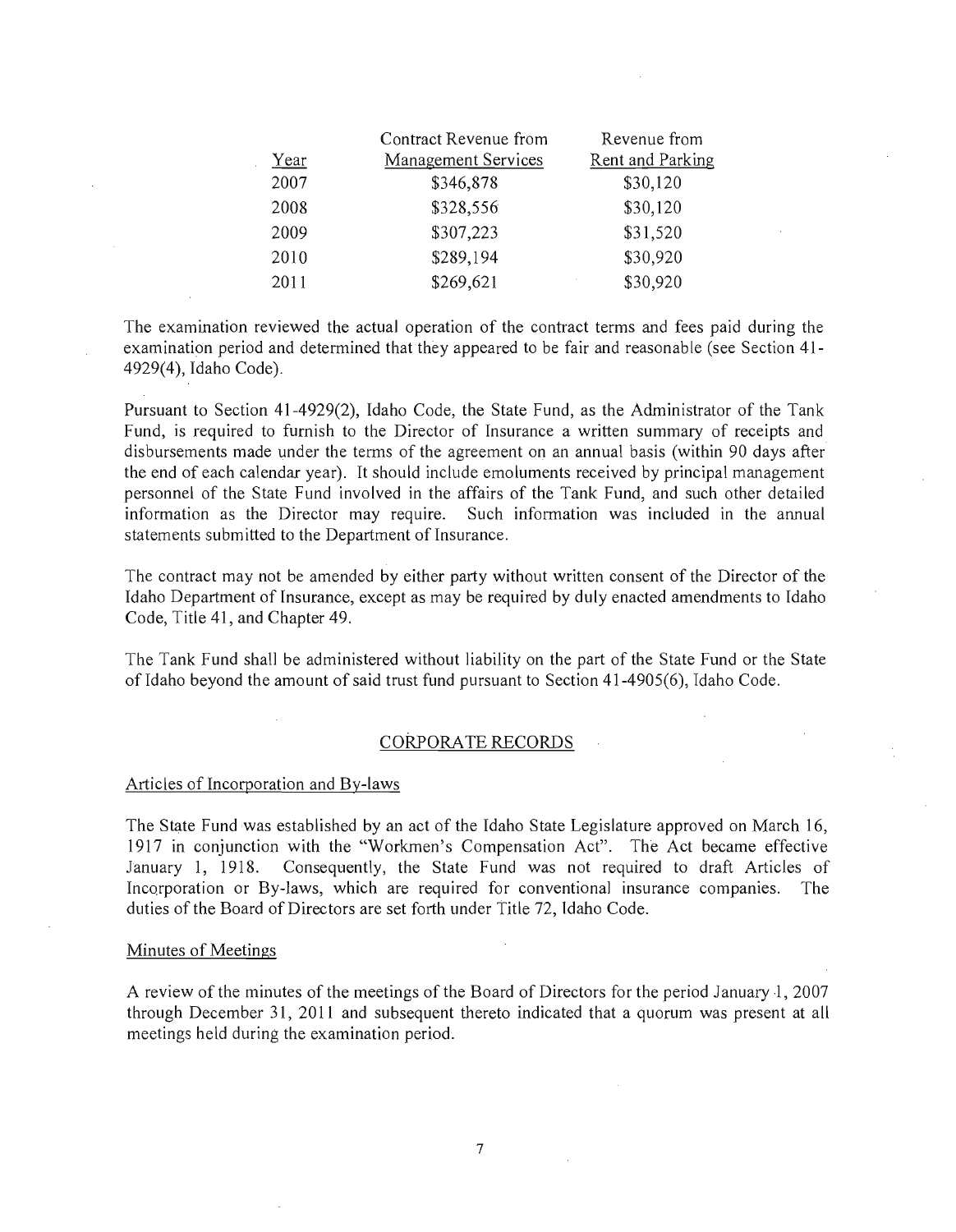The minutes of the January 17, 2008 Directors' meeting indicated the Department of Insurance Report of Examination as of December 31, 2006 and management letter were reviewed.

#### FIDELITY BOND AND OTHER INSURANCE

Insurance coverages for the protection of the State Fund were maintained during the period covered by the examination. The Idaho State Office of Insurance Management of the Department of Administration arranges for comprehensive blanket coverages for all agencies of the State of Idaho, including the State Fund. Coverages in effect as of December 31, 2011 included employee bond and crime; major property and fine arts; boiler and machinery; comprehensive liability; auto physical damage; inland marine, and notary bonds.

The *protection of the financial institution* bond (fidelity bond) met the suggested minimum limits recommended by the NAIC *Financial Condition Examiners Handbook.* 

The insurance companies providing coverage to the State Fund were authorized to do business in the State of Idaho. The State of Idaho retained the risk on the comprehensive liability, auto physical damage, inland marine, and notary bonds coverages.

#### PENSION, STOCK OWNERSHIP AND INSURANCE PLANS

Management and employees of the State Fund were provided a number of benefits, which are available to other employees of the State of Idaho. The major benefits and programs provided to the employees included medical care and a behavior health plan, dental care, vision, life and disability insurance, flexible spending accounts, a 401(k) plan and holiday, vacation and sick leave. The State Fund's employees are required to participate in the Public Employee Retirement System of Idaho (PERSI). PERSI is a cost-sharing multiple-employer public retirement system, created by the Idaho State Legislature.

#### TERRITORY AND PLAN OF OPERATION

The State Fund was authorized to write workers' compensation insurance only, pursuant to Certificate of Authority No. 1924. The State Fund was licensed only in the State of Idaho. Section 72-301, Idaho Code requires every public employer and/or governmental entity (unless self-insured) to be insured with the State Fund. The State Fund also insures employers from the private sector, if the underwriting criteria is acceptable.

Effective January 1, 1997, Idaho agricultural workers, previously exempt from the workers' compensation law, were required to maintain coverage.

The State Fund operates from its main administrative office located in Boise, Idaho, and has five field offices located in Coeur d'Alene, Idaho Falls, Lewiston, Pocatello, and Twin Falls.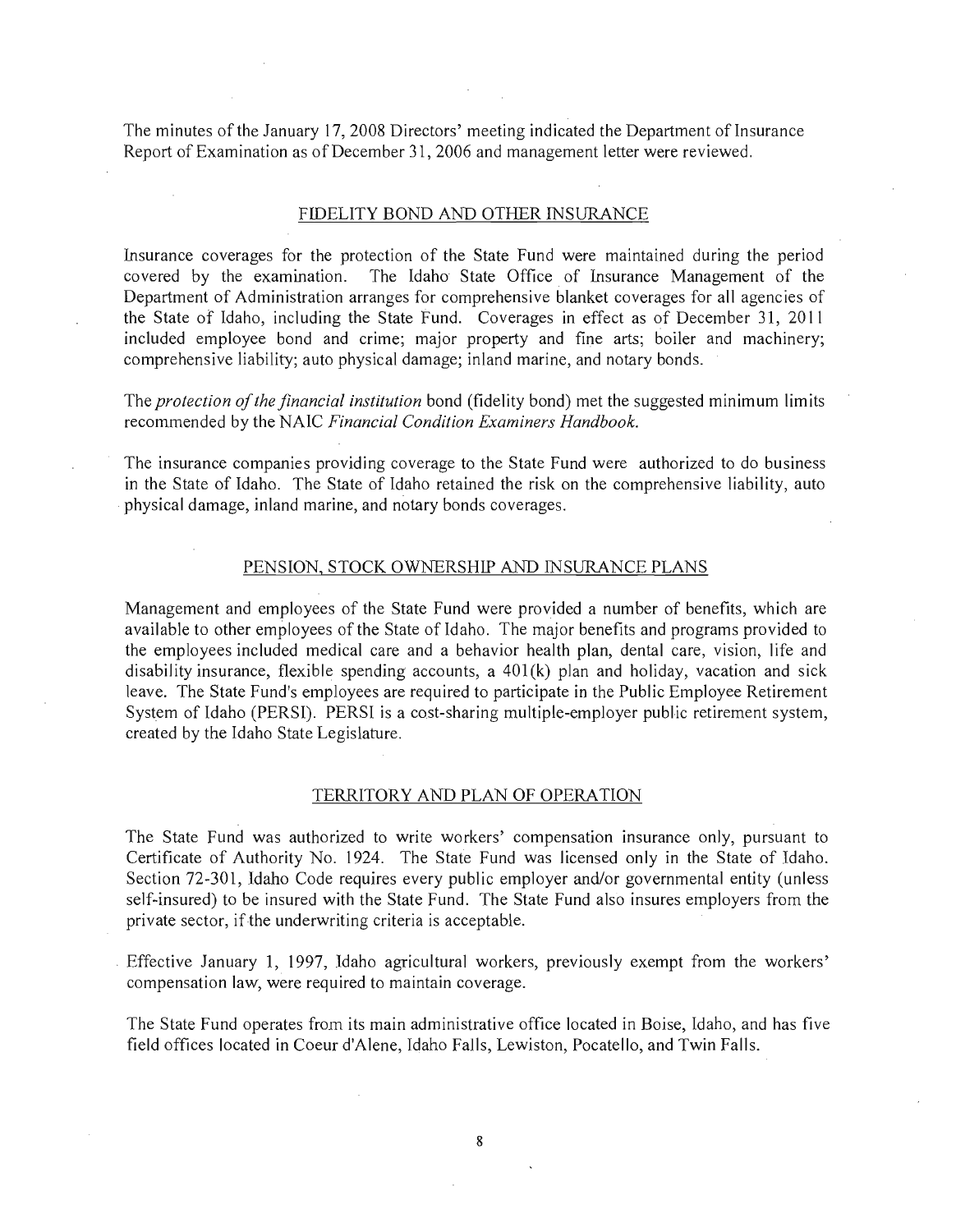The State Fund utilizes independent producers and agencies to produce business on its behalf. According to the Idaho Department of Insurance, as of April 3, 2013, there were approximately 512 licensed and appointed producers and agencies.

#### STATUTORY AND SPECIAL DEPOSITS

As of December 31, 2011, the examination confirmed with the Idaho Department of Insurance that the State Fund had made provision for the following deposits to be held in trust for the protection of all its policyholders and/or creditors through said office of the Director of Insurance, State of Idaho, in compliance with Sections 41-316A, 41-803 and 41-804, Idaho Code.

| Description                               | Par         | Market      | Statement   |
|-------------------------------------------|-------------|-------------|-------------|
|                                           | Value       | Value       | Value       |
| U.S. Treasury Bonds, 7.25%, Due 5/15/2016 | \$1,000,000 | \$1,282,422 | \$1,096,351 |
| Total:                                    | \$1,000,000 | \$1,282,422 | \$1,096,351 |

In compliance with Section 72-301(2), Idaho Code, the State Fund deposited \$93.45 million of U.S. Treasury Notes as of December 31, 2011, with the Idaho State Treasurer as required by the Idaho Industrial Commission. The purpose of this deposit was to cover the unpaid outstanding awards of the State Fund in the amount of \$67,935,108 on the above date. It was the State Fund's decision to deposit a higher amount than the unpaid outstanding award amount as required by the Idaho Industrial Commission.

#### GROWTH OF THE STATE FUND

The State Fund's growth for the years indicated, as taken from the prior examination report and its Annual Statements, is shown in the following schedule: .

|         |                        |               | Capital $\&$  | Net.         |
|---------|------------------------|---------------|---------------|--------------|
| Year    | <b>Admitted Assets</b> | Liabilities   | Surplus       | Income(Loss) |
| 2007    | \$642,175,947          | \$431,137,582 | \$211,038,365 | \$48,575,781 |
| 2008    | 612,177,507            | 421,282,117   | 190,895,389   | (5,038,033)  |
| 2009    | 614,816,970            | 416,876,585   | 197,940,384   | (239,501)    |
| 2010    | 609,312,524            | 407,548,170   | 201,764,354   | 2,466,673    |
| $2011*$ | 580,849,525            | 386,782,685   | 194,066,840   | 3,930,152    |

\* As determined by Examination.

A net loss was reported in 2008 due to dividends paid to policyholders (see the *Dividends to Policyholder* section of this report for more detail). Improvements in the economy were reflected in surplus gains and increases in net income during 2010. Surplus was down in 2011 from the prior year due mostly to non-admittance of application software plus an accrual for a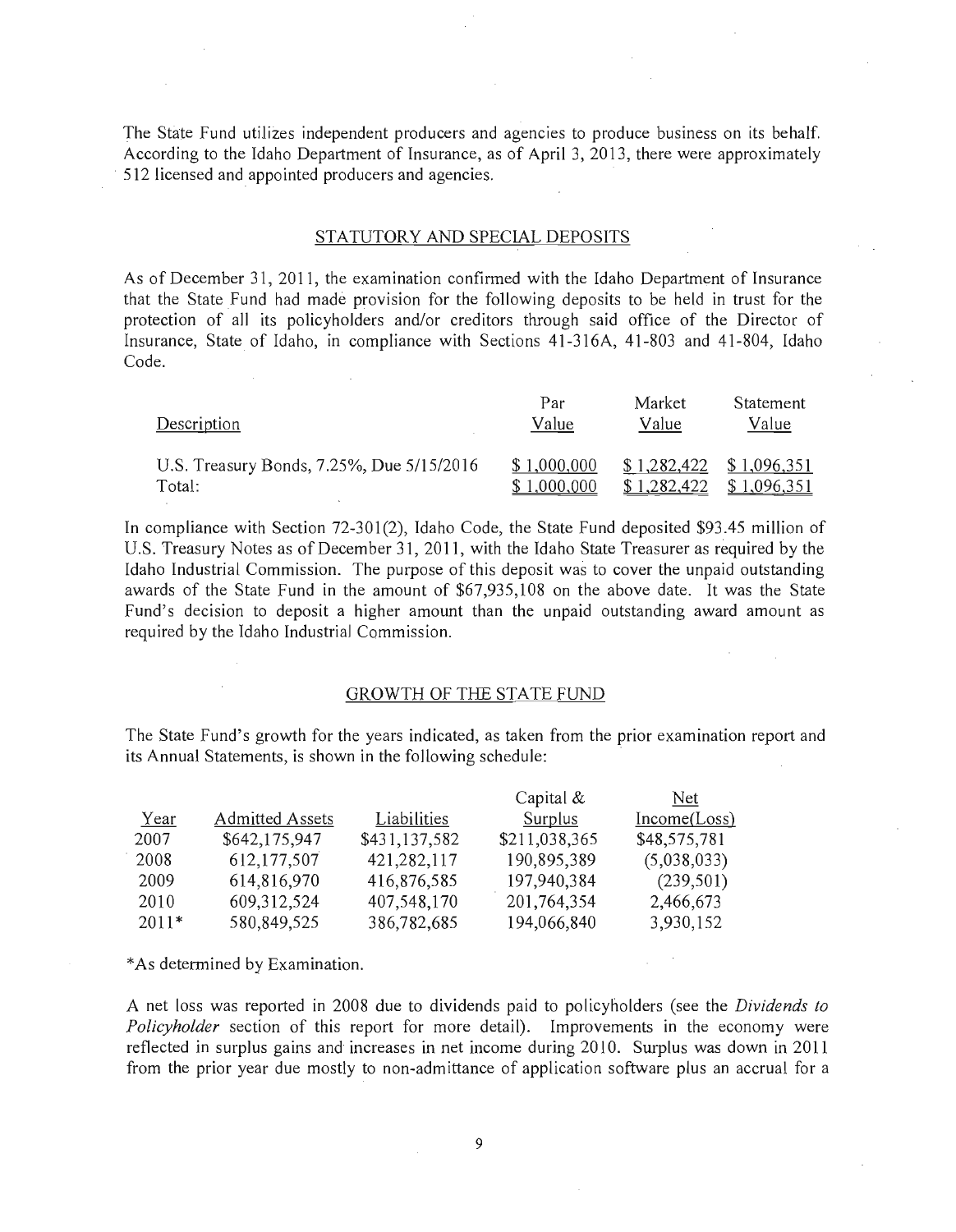class action lawsuit (see NOTES TO FINANCIAL STATEMENT section of this report). Decreases in liabilities during the examination period were due mostly to lower loss and loss adjustment expense reserves.

#### LOSS EXPERIENCE

The ratios of claims and underwriting expenses incurred to premiums earned shown in the following schedule were derived from amounts reported in the State Fund's Annual Statements:

|         |               | Losses & Loss |              | Ratio of    |
|---------|---------------|---------------|--------------|-------------|
|         |               | Adjustment    | Underwriting | Expenses to |
|         | Premiums      | Expenses      | Expenses     | Premiums    |
| Year    | Earned        | Incurred      | Incurred     | Earned      |
| 2007    | \$225,988,792 | \$155,987,364 | \$30,767,649 | 82.64%      |
| 2008    | 195,024,864   | 158,331,593   | 27,270,604   | 95.17%      |
| 2009    | 158,815,704   | 137,837,964   | 28,727,024   | 104.88%     |
| 2010    | 140,133,151   | 125,595,036   | 23,928,430   | 106.70%     |
| $2011*$ | 143,713,418   | 132,869,822   | 25,516,938   | 110.21%     |

\*As determined by Examination.

Premiums declined in 2008 through 2010 due primarily to poor general economic conditions. Increases were noted in 2011 as economic activity picked up. Fluctuations in losses and loss adjustment expenses were due mainly to lower reserves. Underwriting expenses, except for 2009, declined because of staff reductions due to attrition and other expense containment measures.

#### REINSURANCE

#### Assumed

The State Fund participates in the National Workers' Compensation Reinsurance Pool (NWCRP), which is a voluntary, non-profit, unincorporated association that is administered by the National Council on Compensation Insurance (NCCI).

The State Fund participated on Idaho risks insured through the Pool and its participation was directly proportional to the percentage of its direct writings for *all* workers' compensation business written in the State of Idaho.

#### Ceded

The State Fund ceded business classified as Statutory Workers' Compensation and Employers' Liability Business under the "Underlying Through Fourth Per Occurrence Excess of Loss Reinsurance Contract". The Subscribing Reinsurers signed Interests and Liabilities Agreements that set forth their share in the interest and liabilities pursuant to the contract.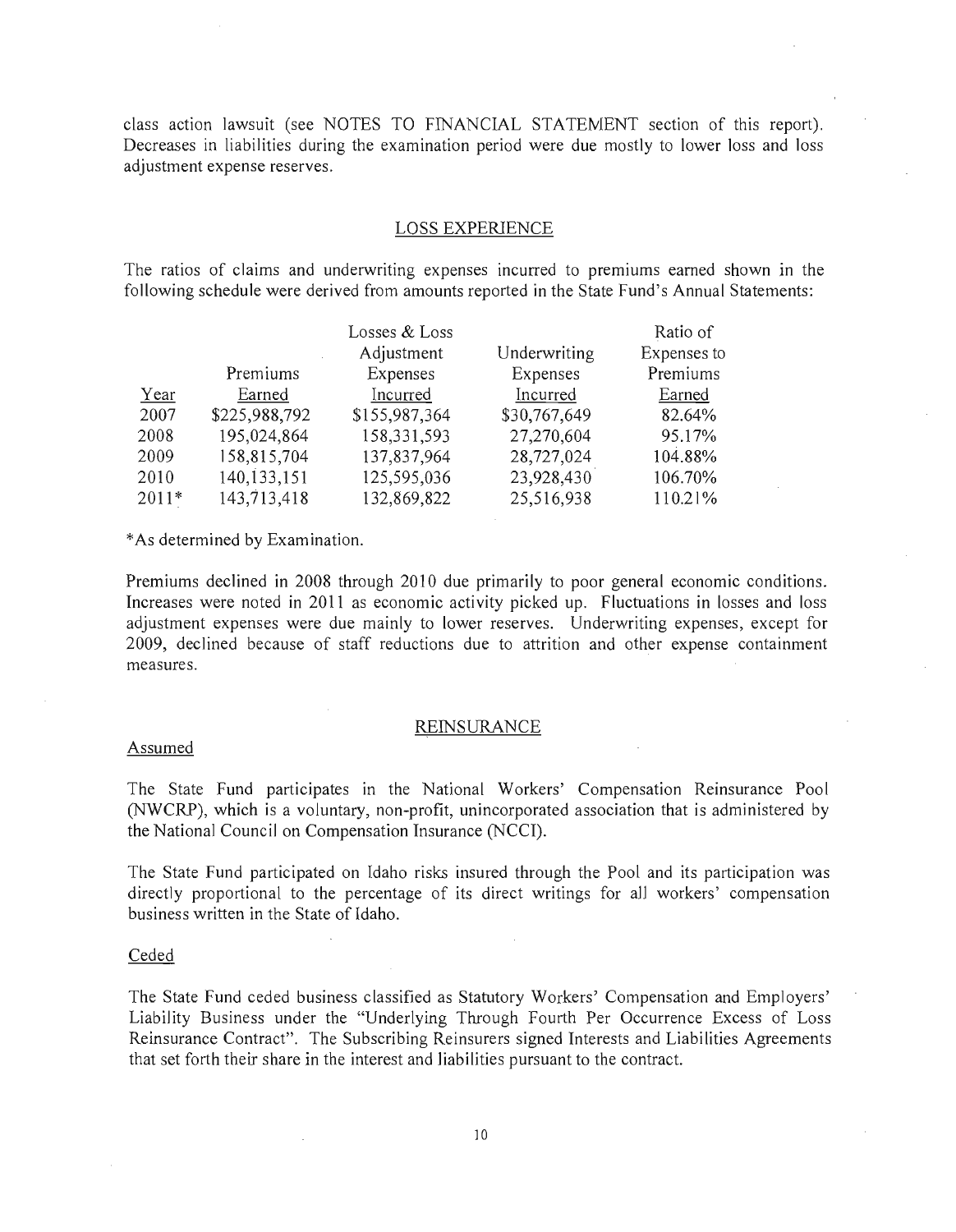The reinsurers are liable in respect of each loss occurrence for 100 percent of the ultimate net loss over and above the State Fund's retentions, subject to a limit of liability to the Reinsurers, for each loss occurrence as illustrated below:

|                   | <b>Ultimate Net Loss</b> |                         | Aggregate Limit       |
|-------------------|--------------------------|-------------------------|-----------------------|
|                   |                          |                         | Reinsurer's Limit of  |
|                   | State Fund's             |                         | Liability in the      |
|                   | Retention in Respect     | Reinsurer's Limit of    | Aggregate as Respects |
|                   | of Each Loss             | Liability in Respect of | All Claims Arising    |
| Layer             | Occurrence               | Each Loss Occurrence    | Hereunder             |
| Underlying Excess | \$2,500,000              | \$2,500,000             | \$7,500,000           |
| First Excess      | \$5,000,000              | \$5,000,000             | \$15,000,000          |
| Second Excess     | \$10,000,000             | \$10,000,000            | \$20,000,000          |
| Third Excess      | \$20,000,000             | \$30,000,000            | \$60,000,000          |
| Fourth Excess     | \$50,000,000             | \$25,000,000            | \$50,000,000          |
|                   |                          |                         |                       |

The State Fund also entered into an NBCR Terrorism Excess of Loss Reinsurance Contract. Under the contract, the State Fund is indemnified in respect of the liability that may accrue to it as a result of loss(es) arising from an NBCR Act(s) of Terrorism under policies classified as Statutory Workers' Compensation and Employers' Liability Business. The contract applies only to losses occurring entirely within the State of Idaho.

The reinsurer is liable in respect of each loss occurrence, for the ultimate net loss over and above the initial ultimate net loss of \$10,000,000, each loss occurrence, subject to a limit of liability to the reinsurer of \$40,000,000, each loss occurrence, subject further to an aggregate limit of liability of \$40,000,000 respecting all claims arising under the contract.

The State Fund obtained reinsurance coverages through intermediary, Guy Carpenter  $\&$ Company, LLC, Seattle, Washington. The reinsurance contracts, effective July 1, 2011 through July 1, 2012, contained the clauses and termination provisions suggested in the NAIC *Financial Condition Examiners Handbook.* The reinsurance contracts are in compliance with Statement of Statutory Accounting Principles No. 62R and risk transfer is evident pursuant to the criteria of SSAP 62R, paragraph 13.

The Subscribing Reinsurers participating in the contracts were either licensed insurers, authorized to transact business in the State of Idaho, or trusteed reinsurers accredited by the Department as required under Section 41-511, Idaho Code.

#### INSURANCE PRODUCTS AND RELATED PRACTICES

A separate limited scope market conduct examination as of December 31, 2011 was conducted concurrently with the financial examination by the Idaho Department of Insurance.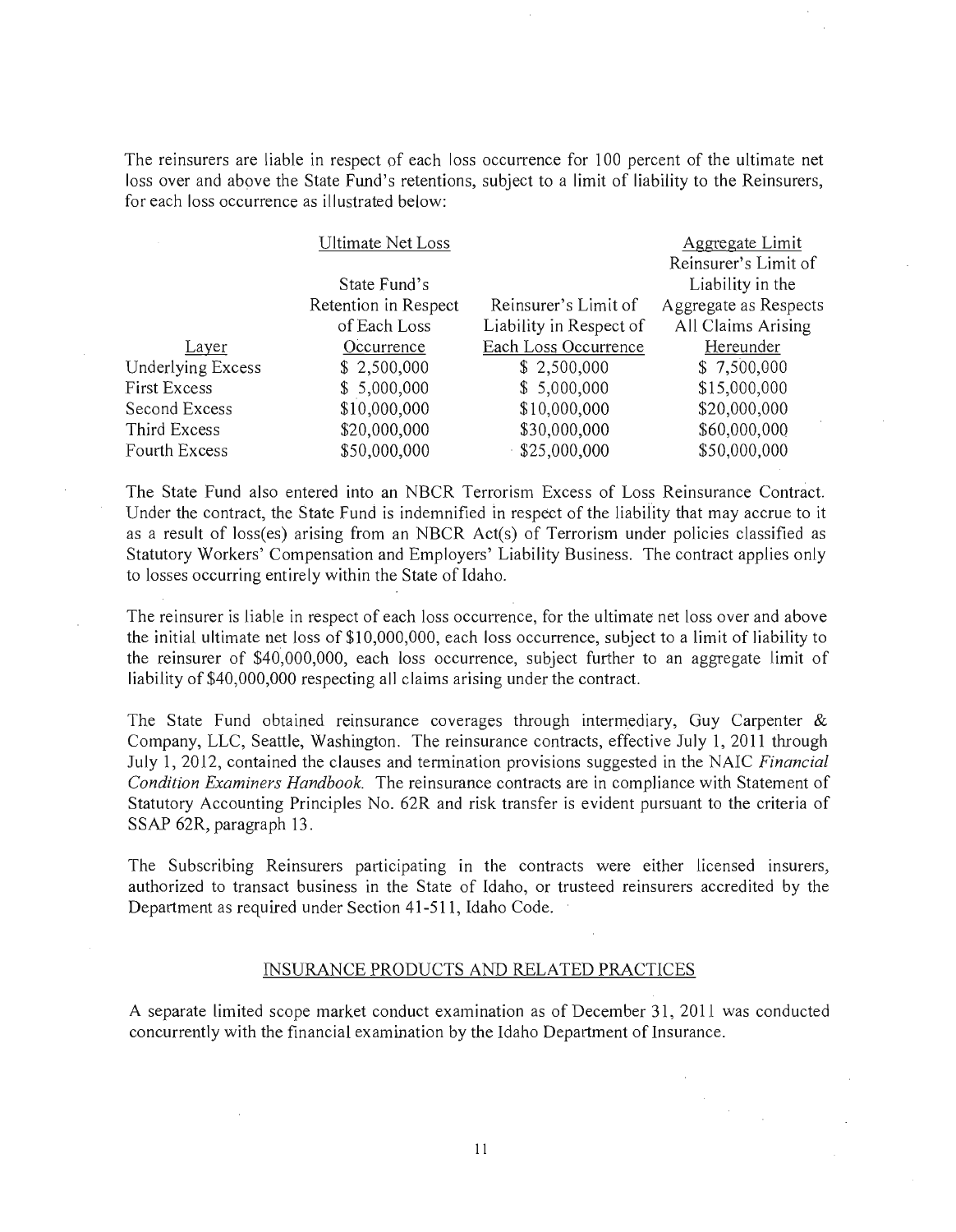#### ACCOUNTS AND RECORDS

#### General Accounting

The State Fund utilized the SunGard Insurance Systems, Inc.'s Enterprise' Accounting System (EAS). EAS is run on the Windows environment as the general ledger processing application, Summary general ledger entries from PowerSuite (Claims and Underwriting System) are downloaded each day to EAS through an automated process/script. Previous to February 2012, the WCIS application was utilized for claims and underwriting system, These summary entries contain premium billings, refund payments, indemnity payments, medical provider bill payments, and cash receipts. Summary information for commission payments, dividend transactions and miscellaneous transactions for producers, po licyholders and claimants are also downloaded from PowerSuite to EAS through this automated process. Detail general ledger information from PowerSuite is obtained daily and can be accessed for review. A senior accountant reviews and approves all summary general ledger entries from PowerSuite and then releases and posts them to the EAS general ledger.

Expenditure cycle entries (invoices) are scanned into DMS and processed by the accounts payable clerk on an as needed basis and released for payment by the State Fund's controller. The accounts payable transactions from the EAS A/P module are uploaded daily into the EAS general ledger.

Journal entries are entered into the EAS general ledger system throughout the month with approval from the controller which is evidenced by physical sign off. Investments (accumulated through SunGard's Iworks investment accounting software), employee payroll (from the State Controller's Office), and fixed assets entries (from Sage Fixed Asset Accounting application) are uploaded into the general ledger at month-end.

There are no automated batch processes that release and post entries to EAS. All journal entries are released and posted to EAS by members of the accounting staff.

SunGard routinely provides "patches" for EAS and periodically migrates to new updated versions. Except for the patches and updated versions of EAS, there are no changes to the SunGard software nor has the State Fund customized the application. SunGard owns and manages the user tables but the State Fund maintains its own database.

Cash receipts are received by the mail room personnel and prepped for the document imaging process. Batches made up with checks and supporting documents are scanned into the DMS system, indexed and balanced to the State Fund's cash receipt application, and then loaded into PowerSuite (posted to the policyholder accounts).

Deposits are made at a local bank (Idaho State Treasurer's account marked for the State Fund) and a STARS entry is made to receipt the cash into the State's accounting system. STARS is the accounting software that the Idaho State Controller's Office uses for statewide accounting.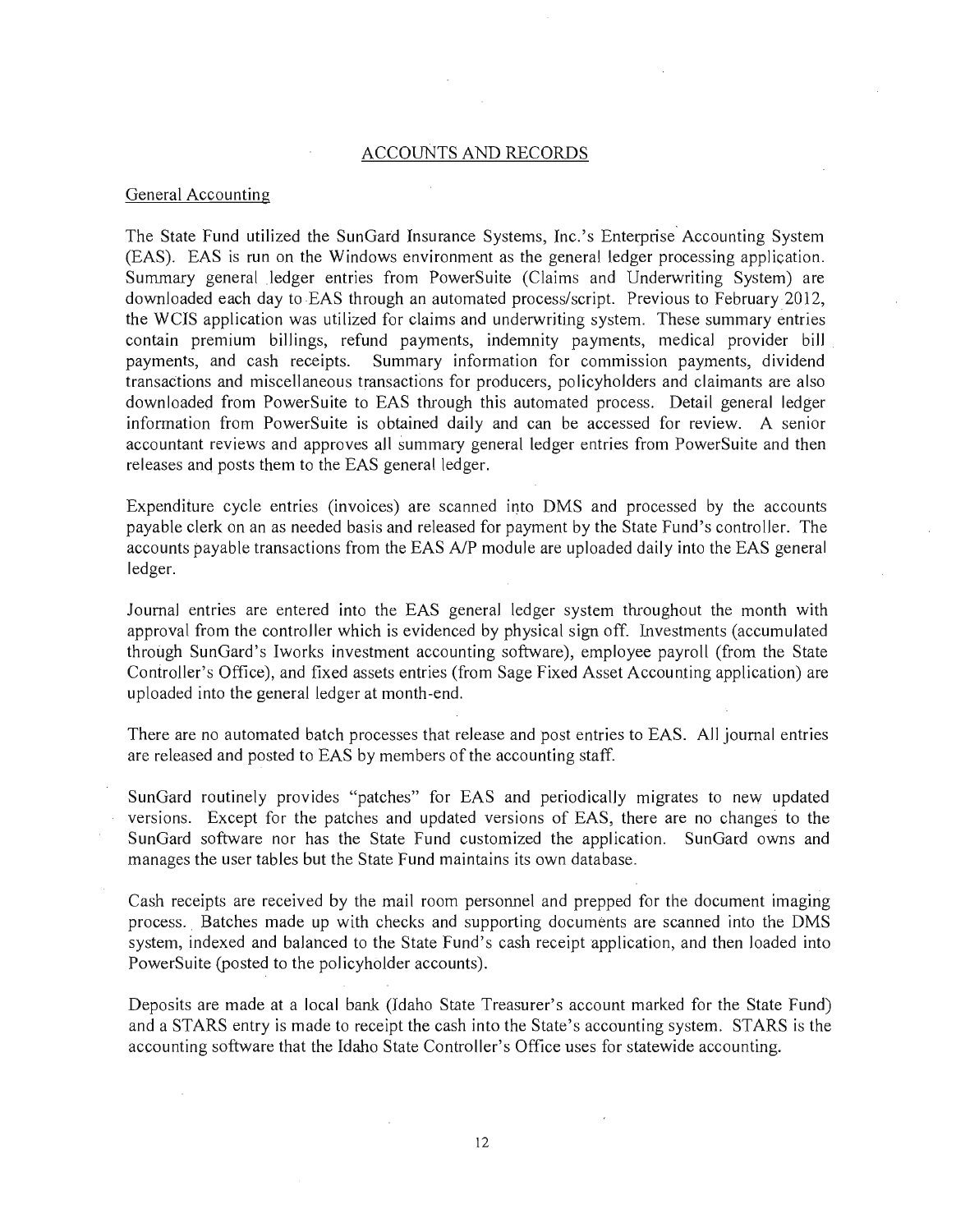A senior accountant releases and posts downloaded summary general ledger information from PowerSuite each day to the EAS general ledger. This is an automated process in which the accountant must only review the transactions in the EAS accounting system and change the status from work in process (WIP) to approved.

Manual journal entries are prepared on an Excel spreadsheet by the State Fund's senior accountants and then entered into EAS, usually on a monthly basis. All journal entries are reviewed, approved and released by the controller.

After all of the journal entries have been made, EAS information is pulled-in by Crystal Reports software to produce monthly financial statements. The completed financial statements are reviewed by the controller and then presented electronically to the State Fund Manager for review. The State Fund submits statutory fmancial statements on a quarterly and annual basis (required by Idaho Code) to the Idaho Department of Insurance. These financial statements are generated using a software application from Booke Seminars.

On a daily basis, the cash balance in STARS (for all intents and purposes, the "bank") is reconciled to the State Fund's general ledger cash balance. All reconciling items are noted and researched and reconciling items are cleared in a timely manner.

#### Independent Accountants

The annual independent audits of the State Fund for the years under examination were performed by Deloitte & Touche LLP, Boise, Idaho. Audit reports for all years under examination were unqualified.

The financial statements in each report were on a statutory basis. There was some reliance on the 2011 audit reports and workpapers in this examination of the State Fund.

#### Actuarial Opinion

David R. Kennerud, FCAS, MAAA, the State Fund's Appointed Actuary, issued a statement of actuarial opinion, regarding the unpaid losses and loss adjustment expenses reported by the State Fund in its 2011 annual statement. The opinion stated that Mr. Kennerud is associated with the firm of Milliman, Inc., Seattle Washington, and is a member of the American Academy of Actuaries and a Fellow of the Casualty Actuarial Society.

The Appointed Actuary's analysis underlying the opinion included the use of such actuarial assumptions and methods and such tests of calculations as considered necessary. The opinion stated that the reserve amounts:

- (1) Meet the requirements of the insurance laws of the State of Idaho,
- (2) Are consistent with reserves computed in accordance with Standards of Practice issued by the Actuarial Standards Board (including the Casualty Actuarial Society's Statement of Principles Regarding Property and Casualty Loss and Loss Adjustment Expense Reserves), and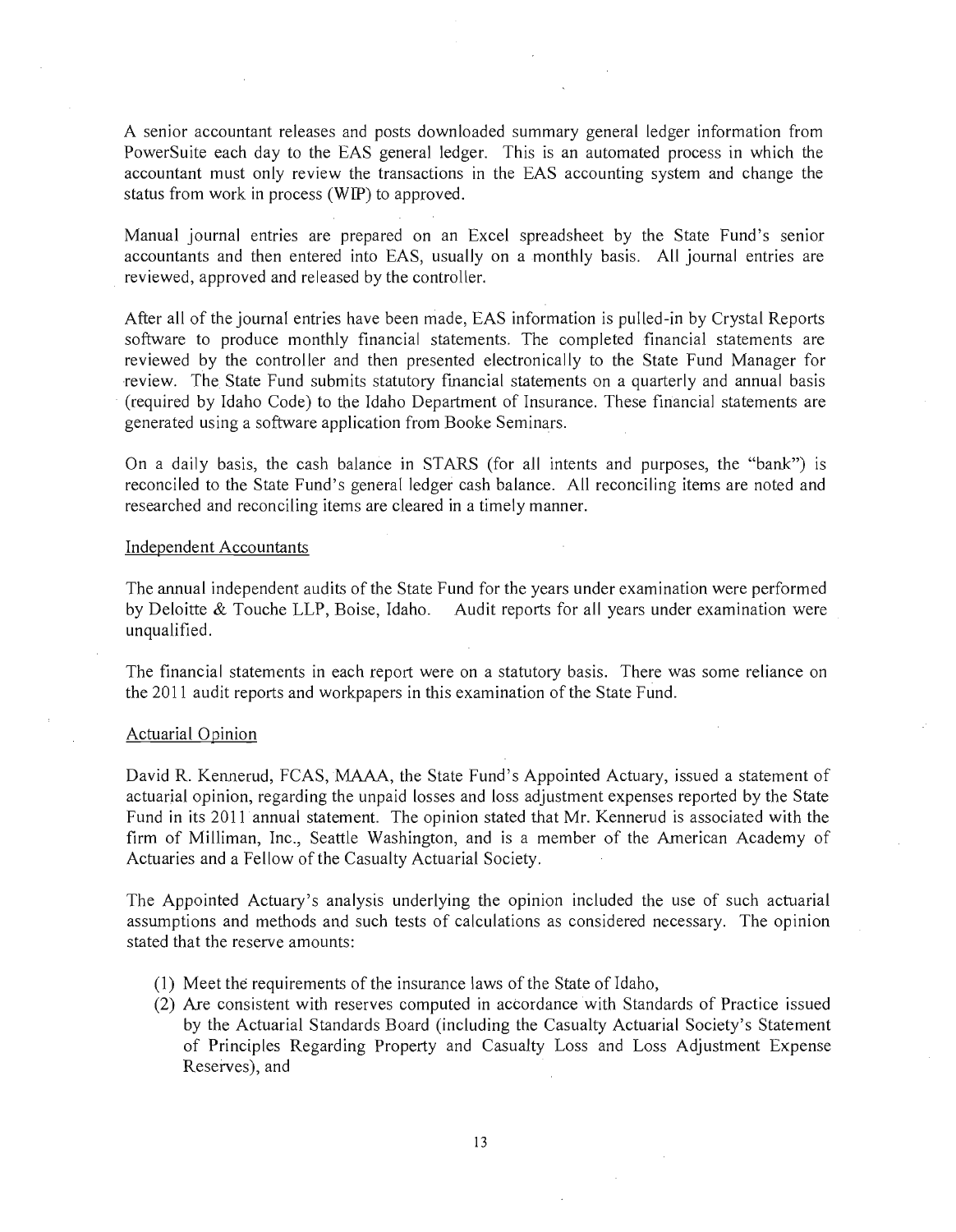(3) Make a reasonable provision for all unpaid loss and loss adjustment expense obligations of the State Fund under the terms of its contracts and agreements.

The actuarial items reported in the 2011 Annual Statement, on which the Appointed Actuary's opinion was rendered, were as follows:

#### Loss Reserves

| $\mathbf{I}$ : | Reserves for Unpaid Losses (Page 3, Line 1, Column 1)                    | \$305,108,992 |  |
|----------------|--------------------------------------------------------------------------|---------------|--|
| 2.             | Reserve for Unpaid Loss Adjustment Expenses (Page 3, Line 3, Column 1)   | \$34,831,010  |  |
| 3.             | Reserve for Unpaid Losses - Direct and Assumed                           |               |  |
|                | (Schedule P, Part 1, Total from Columns 13 and 15, Line 12)              | \$312,754,000 |  |
| 4.             | Reserve for Unpaid Loss Adjustment Expenses - Direct and Assumed         |               |  |
|                | (Schedule P, Part 1, Totals from Columns 17, 19, and 21, Line 12)        | \$34,831,000  |  |
| 5.             | Retroactive Reinsurance Reserve Assumed                                  |               |  |
|                | (Page 3, Write-in Item)                                                  | Φ             |  |
| 6.             | Other Loss Reserve items on which the Appointed Actuary is expressing an |               |  |
|                | Opinion.                                                                 | S             |  |
|                |                                                                          |               |  |
|                | Premium Reserves                                                         |               |  |
| 7.             | Reserve for Direct and Assumed Unearned Premiums for Long Duration       |               |  |
|                | Contracts                                                                |               |  |
|                |                                                                          |               |  |

The State Fund's opining actuary was appointed pursuant to NAIC *Annual Statement Instructions Property and Casualty.* 

See the subsequent *NOTES TO THE FINANCIAL STATEMENTS* section of this report for further information concerning the Department's consulting actuary's review of losses and loss adjustment expenses.

#### INFORMATION SYSTEMS REVIEW

The State Fund's information systems were reviewed by the Department's Information System Specialist (contractor), Jenny L. Jeffers, ClSA, AES, of Jennan Enterprises, LLC. The procedures were performed in accordance with the guidelines and procedures set forth in the "Exhibit C, Evaluation of Controls in Information Technology (IT)" contained in the NAIC *Financial Condition Examiners Handbook.* **In** summary, the functional areas reviewed by the Information System Specialist included the following:

- Use of Information Technology.
- Information Technology Governance.
- Information Technology Infrastructure.
- Information Technology Audits, Reviews and Risk Assessments.
- Information Technology Security.
- System Development/Change Management.
- Business Continuity.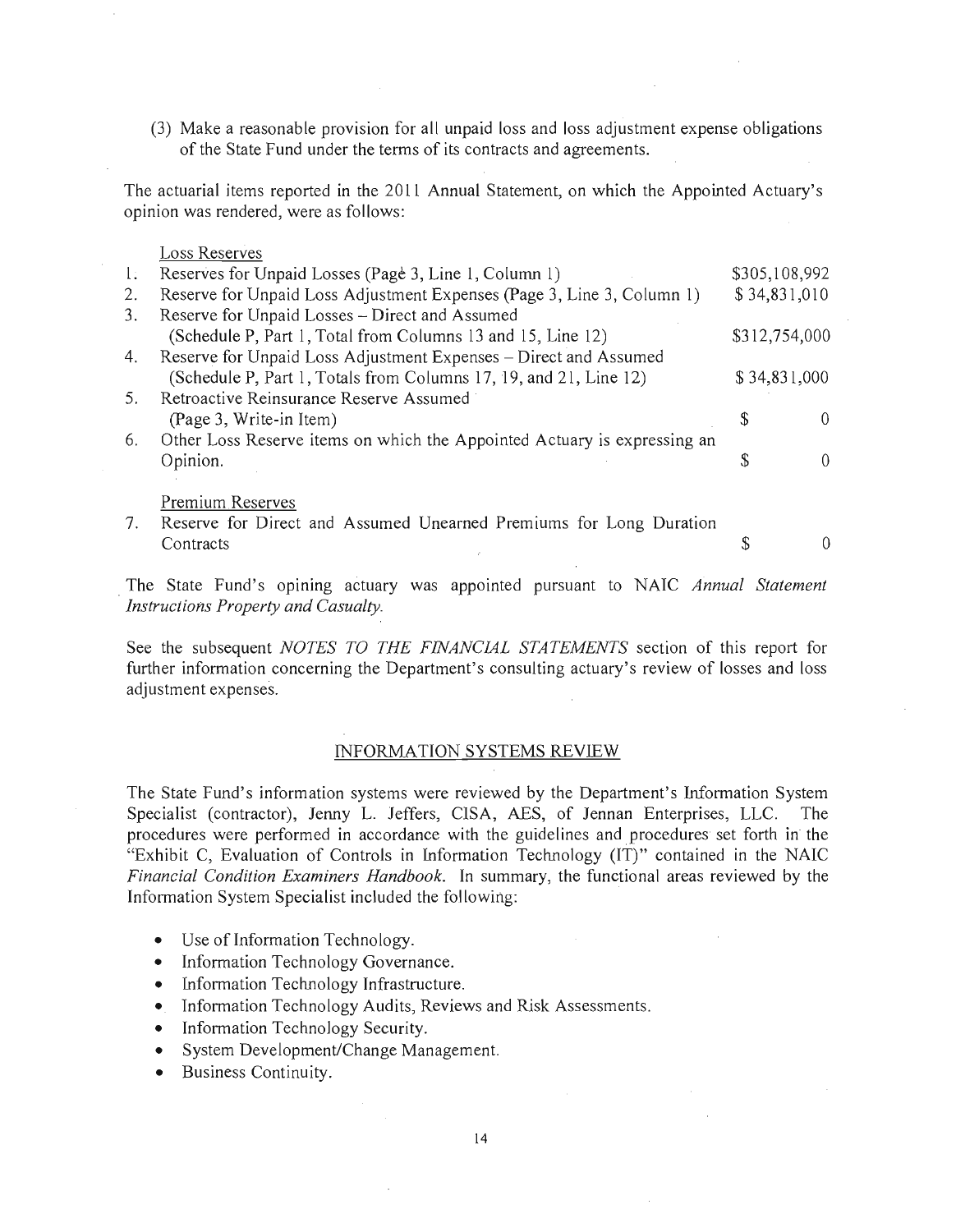• Financially Significant System.

The results of the IT review were discussed with management. There were no recommendations.

#### SUBSEQUENT EVENTS

The State Fund was named a defendant in a class action lawsuit filed during the prior examination period. Randolph E. Farber, Scott Alan Becker; Critter Clinic et al. v. State Insurance Fund, James M. Alcorn; et al. was filed in District Court on July 21,2006 on behalf of all State Fund policyholders that had policies with annual premiums of \$2,500 or less who did not receive a dividend within the five years preceding the filing. The plaintiffs argued that the withholding of the dividend from some policyholders was beyond the discretion of the Fund Manager and that the State Fund should disburse dividends without regard as to the size of their annual premium or policy losses.

The District Court's decision was favorable to the State Fund and ruled that the class action was governed by a three year statute of limitations. However, that decision was appealed to the Idaho Supreme Court and the lower court's decision was overturned. The higher court held that once a dividend is declared, the dividend must be paid on a pro-rata basis based on the size of the paid premium. The State Fund filed for a rehearing; the Idaho Supreme Court withdrew the original decision and a substitute opinion was issued on May 5, 2009, which again ruled in favor of the plaintiffs. Prior to issuance of the final decision, the dividend statute, Section 72-915, Idaho Code, was retroactively repealed. This statute formed the basis of the Idaho Supreme Court's decision. The legislation carved out an exception to the retroactive repeal of Section 72-915, Idaho Code, which allowed the Farber lawsuit to proceed; sending the case back to the District Court for further proceedings.

The District Court again ruled that the class was limited to those policyholders which had not received a pro-rata dividend in the three years prior to the date the class action was filed. A settlement was entered into in which the State Fund paid the plaintiffs \$6.9 million in May 2010 in exchange for dismissal of pending claims. The settlement applied only to those class members within the three year statute of limitations.

An appeal was filed with the Idaho Supreme Court to overturn the decision regarding the five year statute of limitations. On January 27, 2012, the Idaho Supreme Court ruled in favor of the plaintiffs, holding that a five year statute of limitations was appropriate. The State Fund filed for a rehearing, which was denied on March 23, 2012. This adverse decision resulted in the State Fund paying two additional years of dividends on a pro rata basis, plus interest dating back to the dividend declaration dates in 2001 and 2002.

The State Fund settled the remaining issues in the case in 2012 by agreeing to pay \$2.9 million. The Final Judgment and Dismissal with Prejudice was filed by the court on April 18, 2013 and the matter was fully resolved.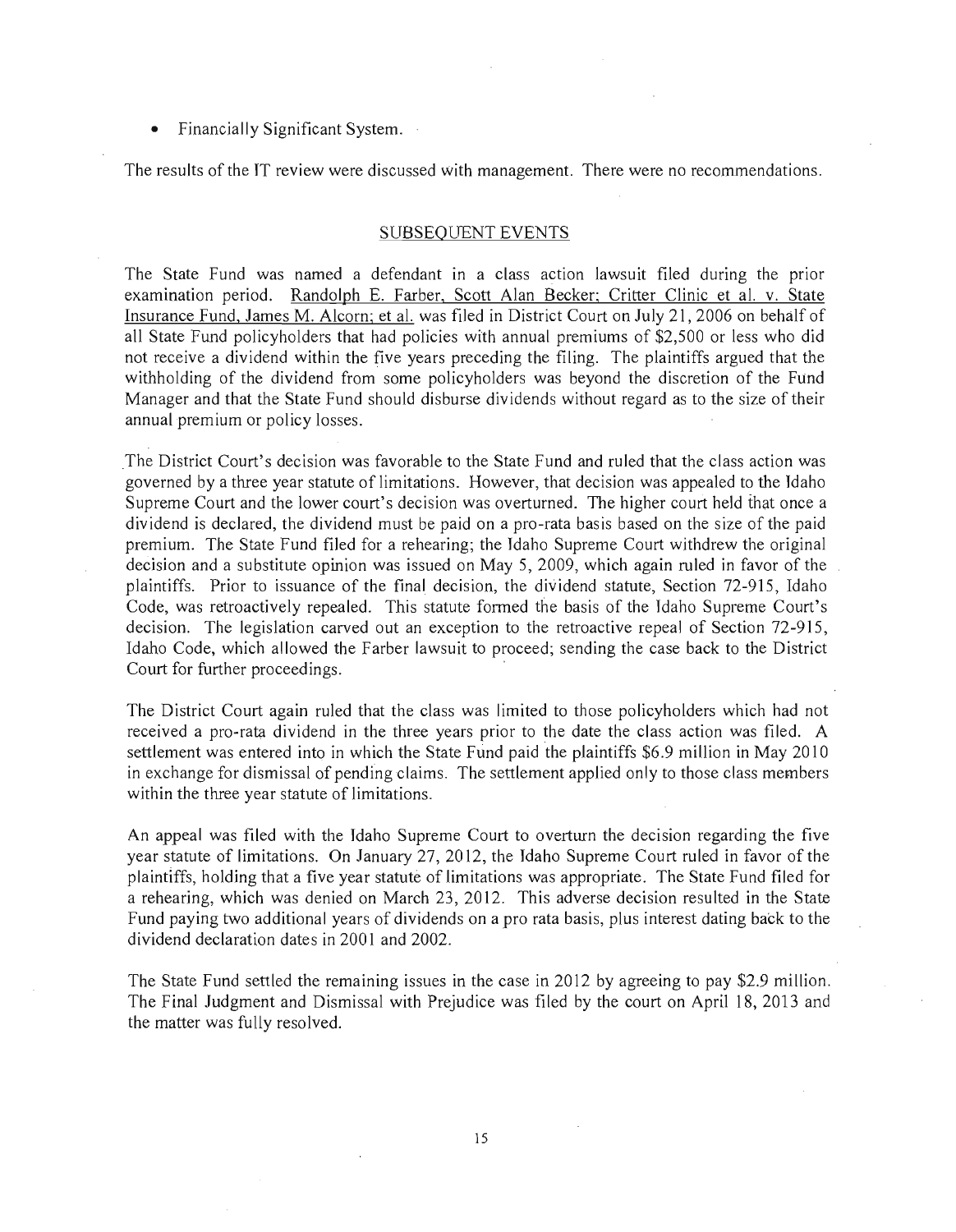A lawsuit similar to Farber was filed in December 2009. The Coeur d'Alene Dairy Queen, Inc., and Discovery Care Centre, LLC of Salmon v. The Idaho State Insurance Fund, et al. case was filed on behalf of all State Fund policyholders that had policies with annual premiums of more than \$2,500 who received less than a pro-rata share of the dividends for the five years prior to filing of the lawsuit. The plaintiffs argued that the withholding of the dividend from some policyholders was beyond the discretion of the Fund Manager and that the State Fund should disburse dividends without regard as to the size of their annual premium or policy losses.

The District Court's decision was favorable to the State Fund but was appealed to the Idaho Supreme Court. On January 23, 2013, the Idaho Supreme Court entered a decision unfavorable to the State Fund. Upon a petition for rehearing, the Court withdrew its original opinion and issued a Substitute Opinion on April 9,2013 which was also unfavorable to the State Fund.

Due to the precedent set in the Farber case, the State Fund detennined it is probable dividends will have to be paid on a pro rata basis to policyholders for the five years preceding the filing of the lawsuit plus interest dating as far back as January 2005. The provision calculated by the State Fund is \$36 million, including accrued interest. In this connection, the State Fund filed an amended 2012 Annual Statement to disclose this contingent liability.

#### FINANCIAL STATEMENTS

The financial section of this report contains the following statements:

Balance Sheet as of December 31, 2011

Statement of Income, for the Year Ending December 31, 2011

Capital and Surplus Account, for the Year Ending December 31, 2011

Reconciliation of Capital and Surplus Account, December 31,2006, through December 31,2011.

The rest of this page is intentionally blank.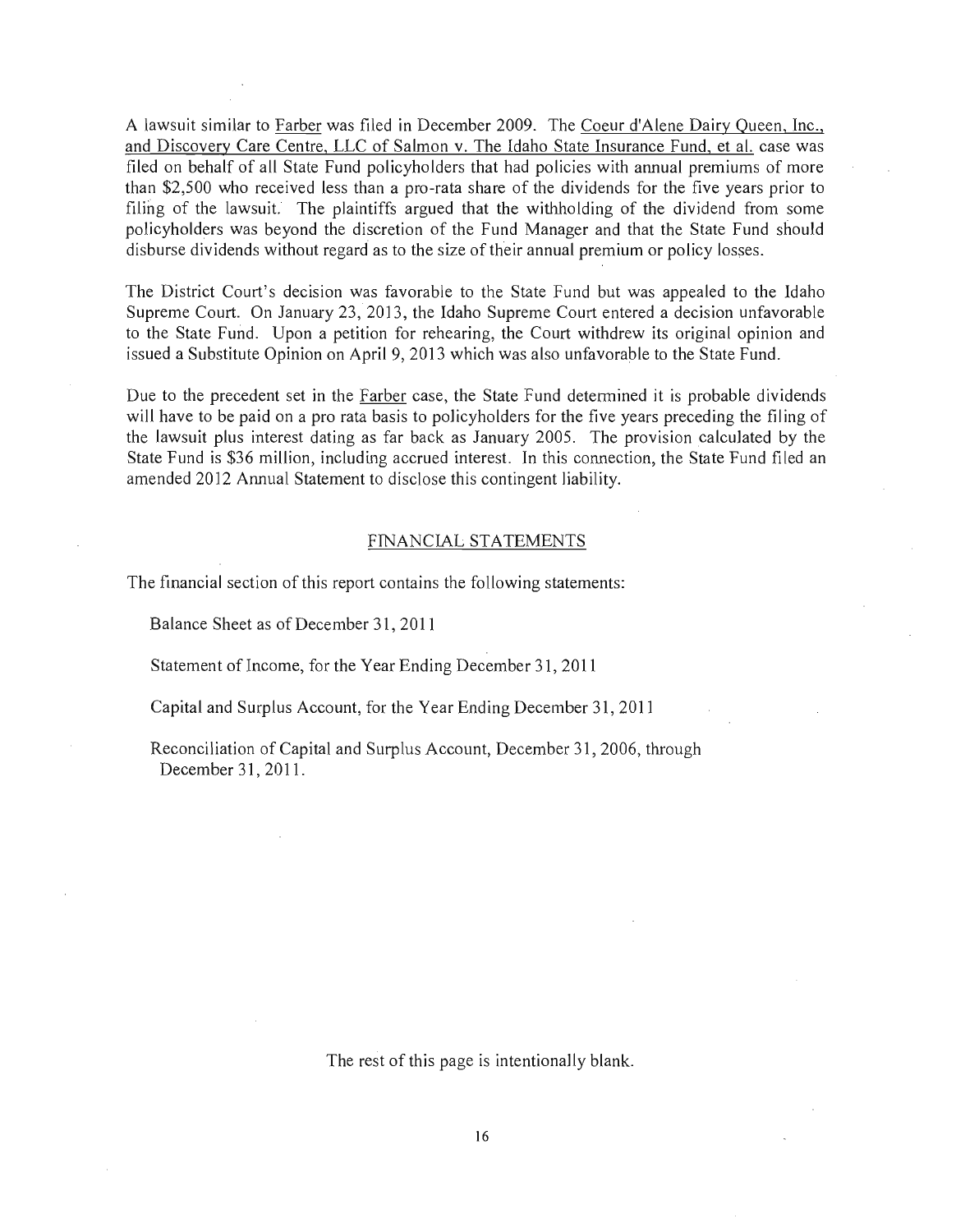### Balance Sheet

 $\hat{\mathcal{A}}$ 

 $\hat{\mathcal{A}}$ 

 $\hat{\boldsymbol{\beta}}$ 

 $\ddot{\phantom{0}}$ 

 $\sim$ 

 $\sim$  $\hat{\mathcal{A}}$ 

à,

Ŷ,

### As of December 31,2011

### **ASSETS**

|                                                         |               | Non Admitted |                       |
|---------------------------------------------------------|---------------|--------------|-----------------------|
|                                                         | Assets        | Assets       | Net Admitted          |
| <b>Bonds</b>                                            | \$472,181,634 | \$.<br>0     | \$472,181,634         |
| Common stocks                                           | 65,990,451    | 0            | 65,990,451            |
| Real estate: Properties occupied by the State Fund      | 2,000,000     | 0            | 2,000,000             |
| Cash, cash equivalents and short-term investments       | 26,430,914    | 0            | 26,430,914            |
| Other invested assets                                   | 603,331       | 0            | 603,331               |
| Receivables for securities                              | 2,963,260     | 0            | 2,963,260             |
| Investment income due and accrued                       | 3,950,879     | $\bf{0}$     | 3,950,879             |
| Premiums and considerations:                            |               |              |                       |
| Uncollected premiums and agents' balances in<br>the     |               |              |                       |
| course of collection                                    | 5,991,395     | 1,807,682    | 4, 183, 714           |
| Deferred premiums, agents' balances and installments    |               |              |                       |
| booked but deferred and not yet due                     | 5,629         | $\bf{0}$     | 5,629                 |
| Reinsurance:                                            |               |              |                       |
| Amounts recoverable from reinsurers                     | 168,232       | 0            | 168,232               |
| Funds held by or deposited with reinsured companies     | 312,462       |              | 312,462<br>0          |
| Electronic data processing equipment and software       | 24, 301, 236  | 23,970,087   | 331,149               |
| Furniture and equipment, including health care delivery |               |              |                       |
| assets                                                  | 347,790       | 347,790      | $\theta$              |
| Aggregate write-ins for other than invested assets:     |               |              |                       |
| National Guard Receivable                               | 2,526         |              | 0<br>2,526            |
| Premium Tax Refund Rec-IDOI                             | 1,725,343     |              | 1,725,343<br>$\theta$ |
| Prepaid Expenses                                        | 474,031       | 474,031      | 0                     |
| Travel Advances                                         | 350           | 350          |                       |
| Rounding                                                |               | (1)          |                       |
| Totals                                                  | \$607,449,464 | \$26,599,939 | \$580,849,525         |

The rest of this page is intentionally blank.

 $\mathbb{R}^4$ 

 $\sim 0.1$ 

 $\sim 10^{11}$ 

 $\hat{\mathcal{L}}$ 

 $\hat{\boldsymbol{\epsilon}}$ 

 $\hat{\mathcal{A}}$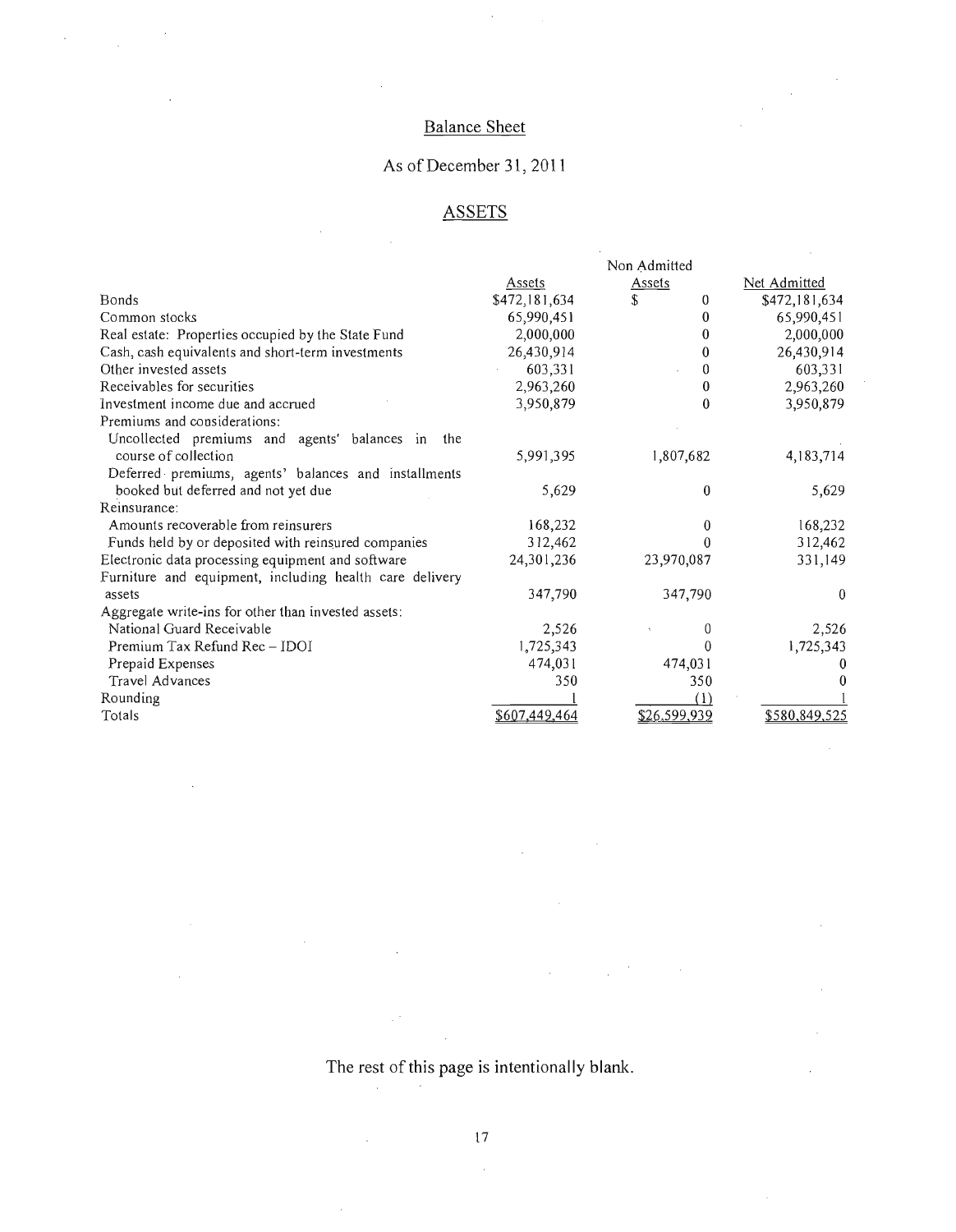### Balance Sheet (continued)

### As of December 31, 2011

### LIABILITIES, SURPLUS AND OTHER FUNDS

| Losses (Note 1)                                                  | \$305,108,992         |
|------------------------------------------------------------------|-----------------------|
| Loss adjustment expenses (Note 1)                                | 34,831,010            |
| Other expenses                                                   | 1,889,864             |
| Taxes, licenses and fees                                         | 1,940,677             |
| Unearned premiums                                                | 21,506,789            |
| Advance premium                                                  | 112,599               |
| Dividends declared and unpaid: Policyholders                     | 80,233                |
| Ceded reinsurance premiums payable                               | 8,858                 |
| Amounts withheld or retained by State Fund for account of others | 705,315               |
| Remittances and items not allocated                              | 27,820                |
| Payable for securities                                           | 16,107,730            |
| Aggregate write-ins for liabilities:                             |                       |
| Credits Due Policyholders                                        | 1,462,798             |
| Estimate for Class Action Lawsuit (Note 2)                       | 3,000,000             |
| Total liabilities                                                | \$386,782,685         |
| Unassigned funds (surplus)                                       | <u>\$194,066,840</u>  |
| Total Surplus as regards policyholders                           | \$194,066,840         |
| Total liabilities, capital and surplus                           | \$ <u>580,849,525</u> |

The rest of this page is intentionally blank.

l,

 $\hat{\boldsymbol{\beta}}$ 

18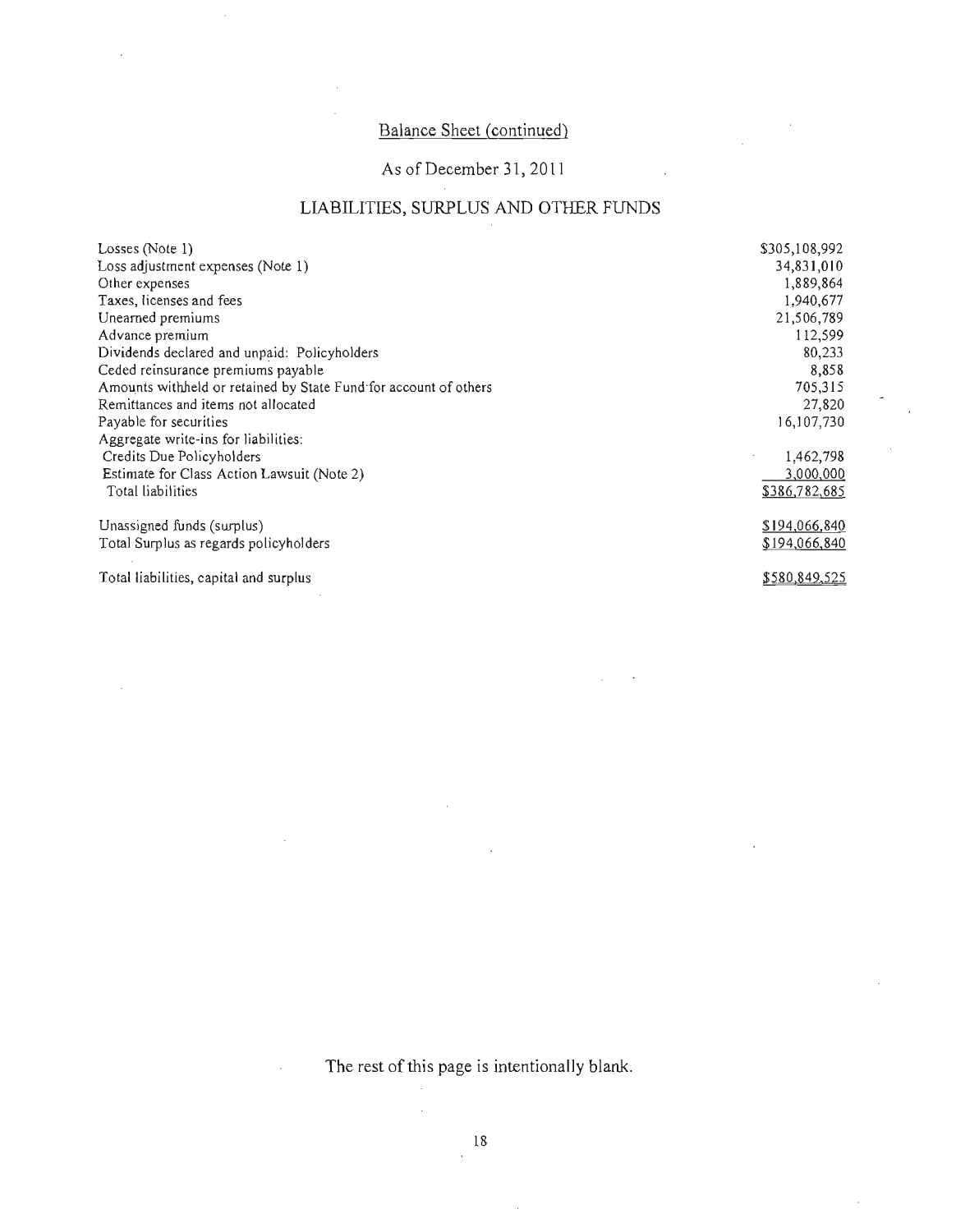### STATEMENT OF INCOME

### For the Year Ending December 31, 2011

|                                                       | Per Examination and |
|-------------------------------------------------------|---------------------|
|                                                       | Per State Fund      |
|                                                       |                     |
| Premiums earned                                       | \$143,713,418       |
| Losses incurred                                       | 117,792,128         |
| Loss adjustment expenses incurred                     | 15,077,694          |
| Other underwriting expenses incurred                  | 25,516,938          |
| Total underwriting deductions                         | \$158,386,760       |
| Net underwriting loss                                 | \$(14,673,342)      |
|                                                       |                     |
| Net investment income earned                          | \$17,042,372        |
| Net realized capital losses                           | 11,504,517          |
| Net investment gain                                   | \$28,546,889        |
|                                                       |                     |
| Net loss from agents' or premium balances charged off | \$<br>(161,960)     |
| Miscellaneous Income                                  | 491                 |
| Total other income (loss)                             | (161, 469)<br>\$    |
| Net income before dividends to policyholders          | \$13,712,078        |
| Dividends to policyholders                            | 9,781,926           |
| Net income                                            | 3,930,152           |

### CAPITAL AND SURPLUS ACCOUNT

### For the Year Ending December 31,2011

|                                                                                                                                                                                                         | Per<br>State Fund                                                              | Examination<br>Changes | Per<br>Examination                                                             |
|---------------------------------------------------------------------------------------------------------------------------------------------------------------------------------------------------------|--------------------------------------------------------------------------------|------------------------|--------------------------------------------------------------------------------|
| Capital and surplus, December 31, 2010                                                                                                                                                                  | \$201,764,354                                                                  | \$                     | \$201,764,354                                                                  |
| GAINS AND (LOSSES) IN SURPLUS                                                                                                                                                                           |                                                                                |                        |                                                                                |
| Net income<br>Change in net unrealized capital losses<br>Change in nonadmitted assets<br>Change in surplus as regards policyholders for the year<br>Surplus as regards policyholders, December 31, 2011 | 3,930,152<br>S<br>(7,988,369)<br>(3,639,297)<br>\$(7,697,514)<br>\$194,066,840 | S<br>$\theta$          | 3,930,152<br>S<br>(7,988,369)<br>(3,639,297)<br>\$(7,697,514)<br>\$194,066,840 |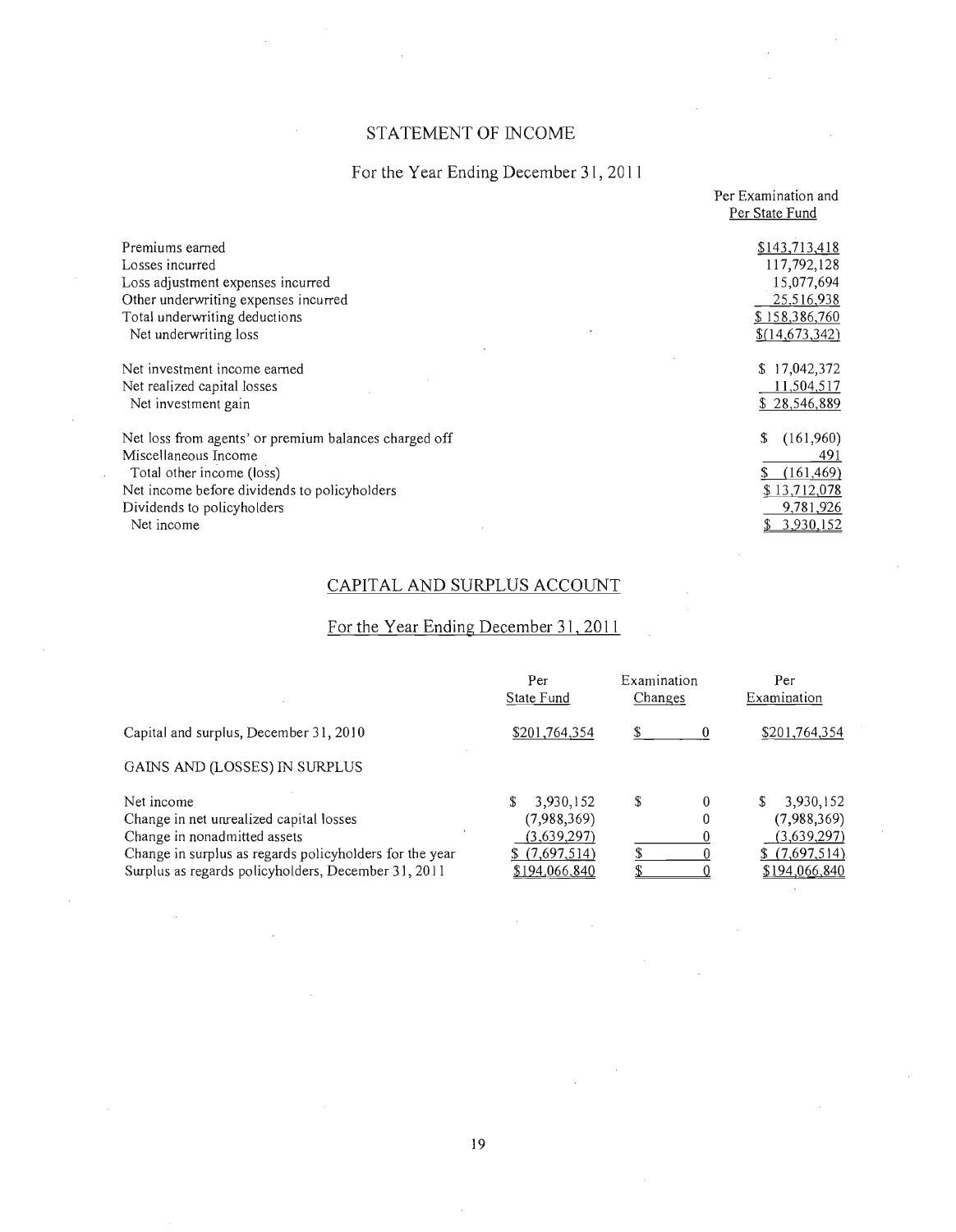### RECONCILIATION OF CAPITAL AND SURPLUS ACCOUNT

### December 31, 2006 Through December 31, **2011**

|                                                                                  | 2007           | 2008           | 2009            | 2010            | 2011              |
|----------------------------------------------------------------------------------|----------------|----------------|-----------------|-----------------|-------------------|
| Capital and Surplus,<br>December 31, previous year                               | $*166,370,962$ | \$211,038,367  | \$190,895,389   | \$197,940,384   | \$201,764,354     |
| GAINS AND (LOSSES) IN<br><b>SURPLUS</b>                                          |                |                |                 |                 |                   |
| Net income (loss)<br>Change in net unrealized                                    | \$48,575,781   | \$(5,038,033)  | S<br>(239, 501) | S<br>2,466,673  | 3,930,152<br>\$   |
| capital gains (losses)                                                           | (2,205,145)    | (8,677,072)    | 13,547,312      | 7,502,939       | (7,988,369)       |
| Change in nonadmitted assets                                                     | (1,703,231)    | (6,427,873)    | (6,262,816)     | (6,145,643)     | (3,639,297)       |
| Rounding                                                                         |                |                |                 |                 |                   |
| Change in surplus as regards<br>policyholders for the year<br>Surplus as regards | \$44,667,405   | \$(20,142,978) | \$<br>7,044,995 | \$<br>3,823,970 | \$(7,697,514)     |
| policyholders, December 31                                                       | \$211,038,367  | \$190.895,389  | \$197,940,384   | \$201,764,354   | $*$ \$194,066,840 |
|                                                                                  |                |                |                 |                 |                   |

\* As determined by Examination.

The rest of this page is intentionally blank.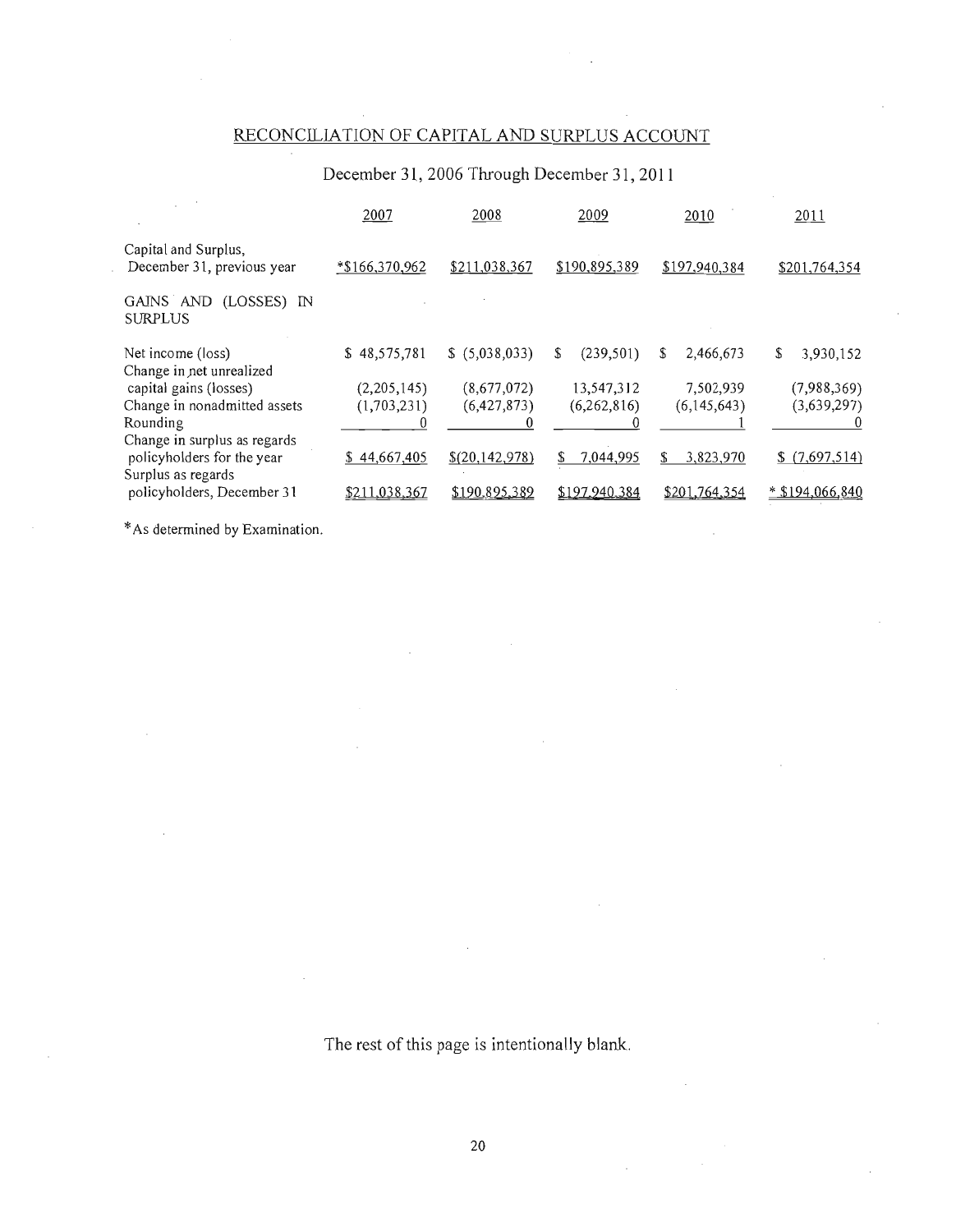#### NOTES TO THE FINANCIAL STATEMENTS

#### Note (1) Losses Loss adjustment expenses

### \$305,108,992 34,831,010

Lewis & Ellis, Inc. was retained by the Department to perform the actuarial portion of the examination. The scope of Lewis & Ellis' duties included a review of the State Fund's actuarial report supporting the 2011 Statement of Actuarial Opinion. Based on its review, Lewis & Ellis concluded that the loss, loss adjustment expense and reserve computations were performed correctly and the selected estimates were reasonable. Lewis & Ellis also revievved the assumptions and methodology used by the Appointed Actuary and found them to be appropriate.

#### Note (2) Estimate for Class Action Lawsuit  $$3.000,000$

Estimated liability to settle remaining issues in class action lawsuit in 2012. See SUBSEQUENT EVENTS section of this report for more detail.

#### SUMMARY, COMMENTS AND RECOMMENDATIONS

#### **Summary**

The results of this examination disclosed that as of December 31, 2011, the State Fund had admitted assets of  $$580,849,525$ , liabilities of  $$386,782,685$  and total surplus as regards policyholders of \$194,066,840. Therefore, the State Fund's total capital and surplus exceeded the \$2,000,000 minimum prescribed by Section 41-313, Idaho Code

#### CONCLUSION

The undersigned acknowledges the assistance and cooperation of the State Fund's Chairman of the Board of Directors, the Fund Manager, Assistant Managers and employees in conducting the examinatjon.

In addition to the undersigned, Kelvin Ko, CFE, Senior Insurance Examjner, participated jn the examination. Gregory Wilson, FCAS, MAAA and Wesley Campbell, FSA, MAAA, of Lewis & Ellis, Inc. conducted the actuarial portion of the examination. The State Fund's information systems were review-ed by Information System Specialist, Jenny L. Jeffers, CISA, AES, of Jennan Enterprises, LLC

Respectfully submitted,

For Male

Lois Haley, CFE ) Senior Insurance Examiner Department of Insurance State of Idaho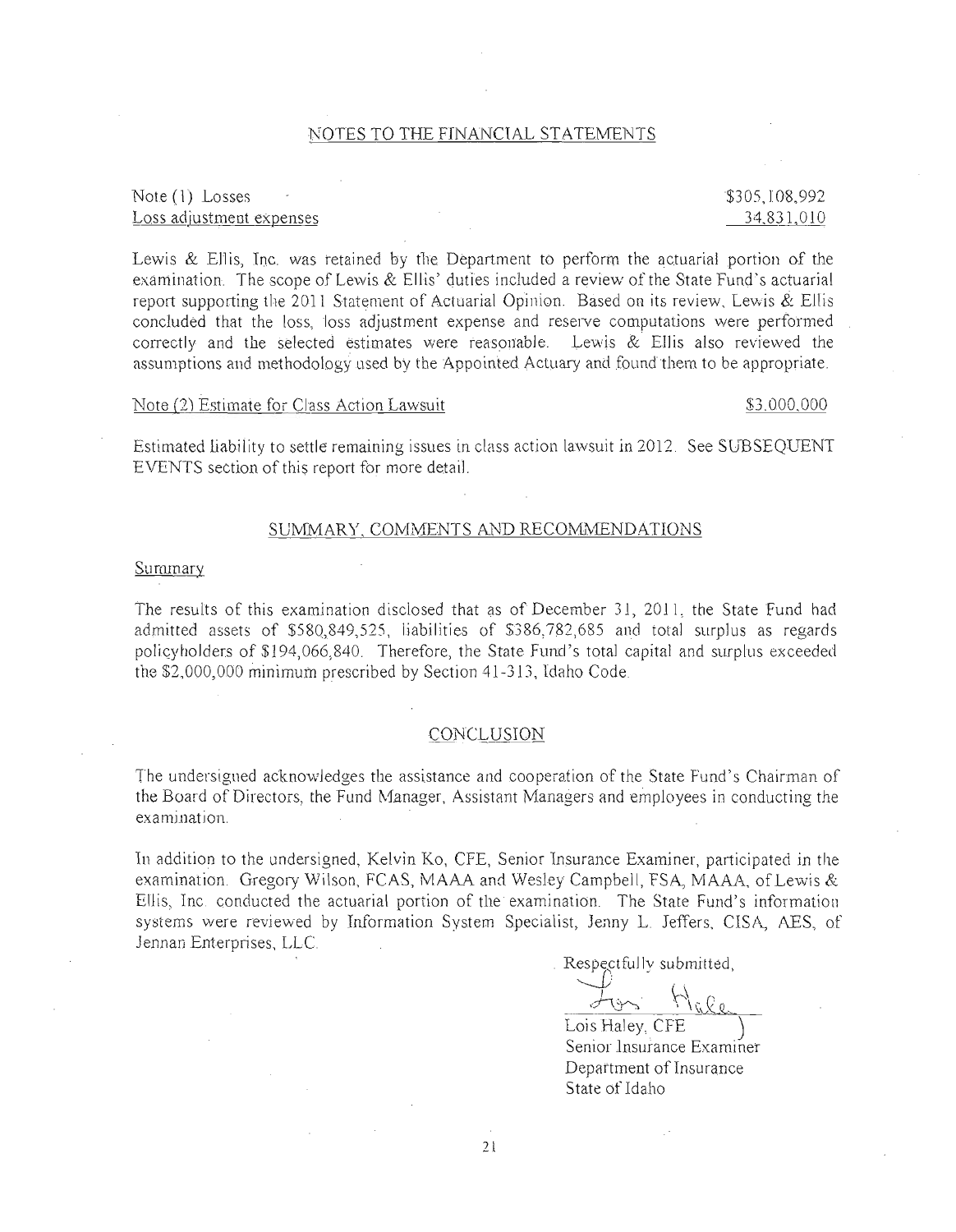#### AFFID AVIT OF EXAMINER

State of Idaho County of  $Nez - Yez - ce$ 

Lois Ha1ey, being duly sworn, deposes and says that she is a duly appointed Examiner for the Department of Insurance of the State of Idaho, that she has made an examination of the affairs and financial condition of the Idaho State Insurance Fund for the period from January 1, 2007 through December 31, 2011, including subsequent events, that the information contained in the report consisting of the foregoing pages is true and correct to the best of her knowledge and belief, and that any conclusions and recommendations contained in the report are based on the facts disclosed in the examination.

~. .~\_.~\ *,r:*  $k_{\rm r}$  .

Lois Haley, CFE Senior Insurance Examiner Department of Insurance State of Idaho

Subscribed and sworn to before me the  $\mathcal{L}^{\prime\prime}$  day of  $\mathcal{L}$ ,  $\mathcal{L}$  2013 at Lewiston, Idaho

 $\bigcirc$   $\qquad$ Chien de cuirs

My commission expires:  $1/3/2018$